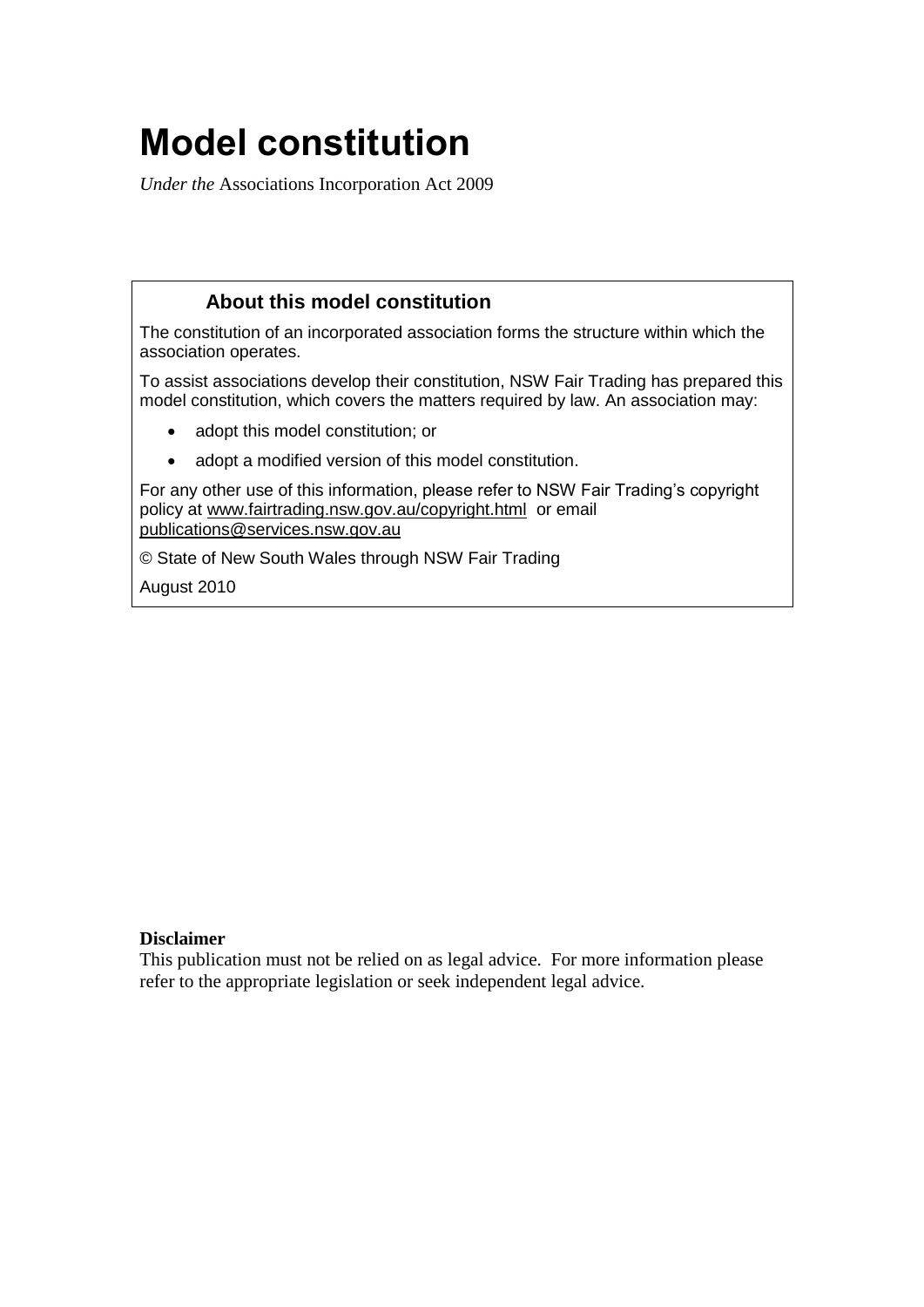# <span id="page-1-0"></span>**Contents**

| 1.1<br>1.2<br>1.3<br>1.4<br>1.5<br>1.6<br>1.7                                               |  |  |  |
|---------------------------------------------------------------------------------------------|--|--|--|
| 2.                                                                                          |  |  |  |
| 2.1<br>2.2<br>2.3<br>2.4<br>2.5<br>2.6<br>2.7<br>2.8<br>2.9<br>2.10<br>2.11<br>2.12<br>2.13 |  |  |  |
| 3.                                                                                          |  |  |  |
| 3.1<br>3.2<br>3.3<br>3.4<br>3.5<br>3.6<br>3.7<br>3.8<br>3.9<br>3.10<br>3.11<br>3.12         |  |  |  |
| 4.                                                                                          |  |  |  |
| 4.1<br>4.2<br>4.3<br>4.4<br>4.5                                                             |  |  |  |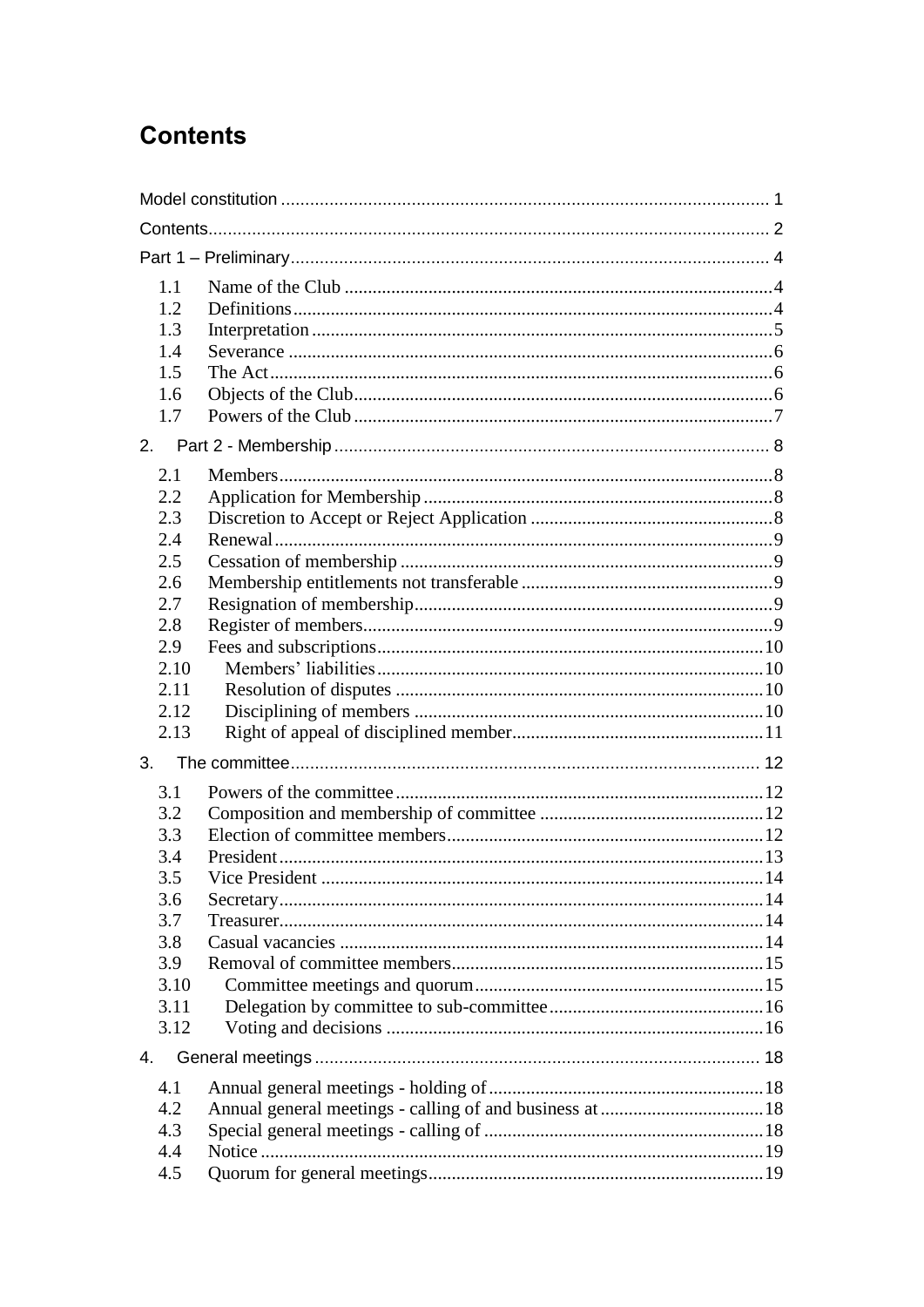| 4.6  |  |
|------|--|
| 4.7  |  |
| 4.8  |  |
| 4.9  |  |
| 4.10 |  |
| 4.11 |  |
| 4.12 |  |
| 4.13 |  |
| 5.   |  |
| 5.1  |  |
| 5.2  |  |
| 5.3  |  |
| 5.4  |  |
| 5.5  |  |
| 5.6  |  |
| 5.7  |  |
| 5.8  |  |
| 5.9  |  |
| 5.10 |  |
| 5.11 |  |
| 5.12 |  |
| 5.13 |  |
| 5.14 |  |
|      |  |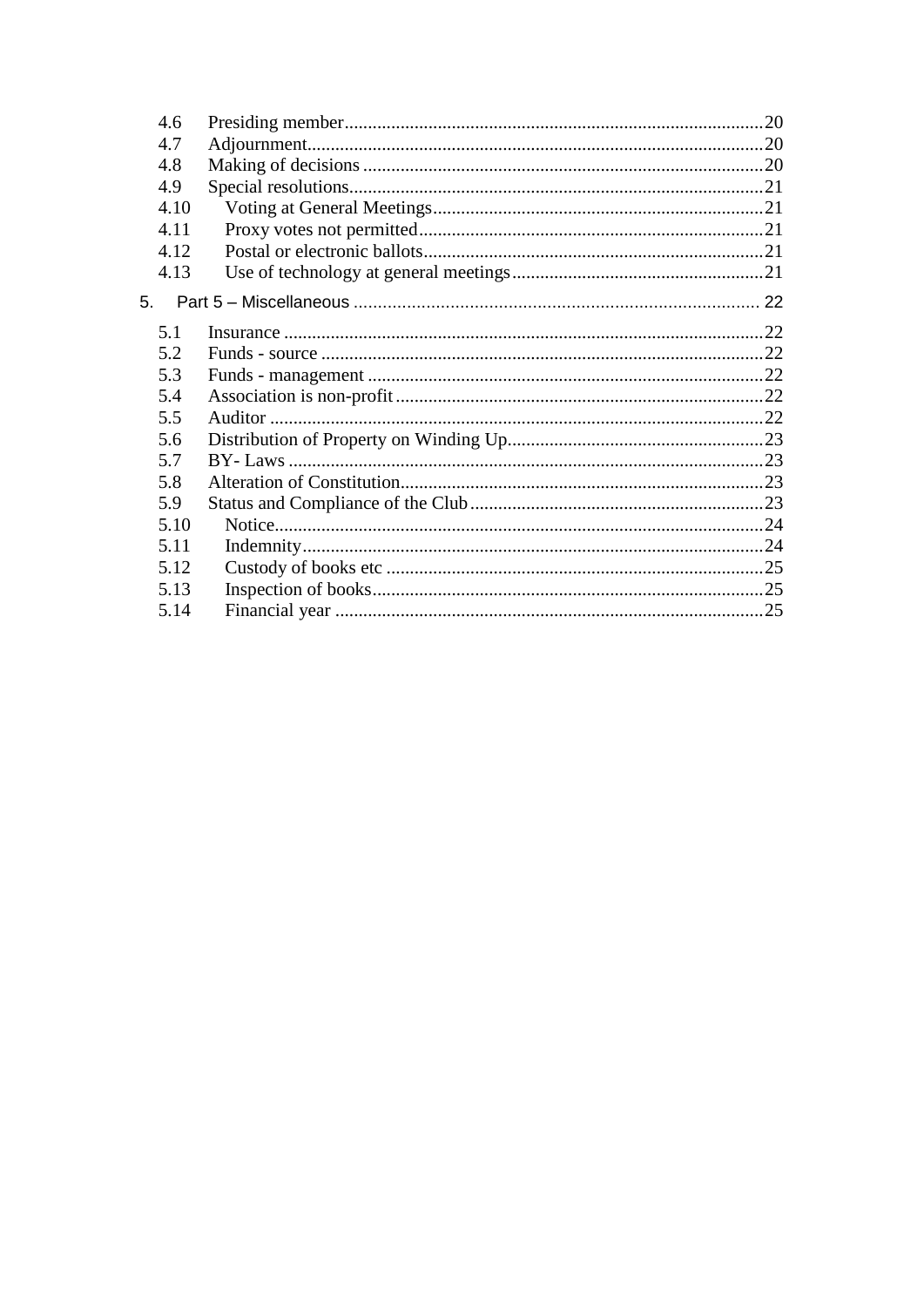# <span id="page-3-0"></span>**Part 1 – Preliminary**

#### <span id="page-3-1"></span>**1.1 Name of the Club**

The name of the Club is Cronulla Sharks Hockey Incorporated (**Club**).

#### <span id="page-3-2"></span>**1.2 Definitions**

In this Constitution unless the contrary intention appears:

**"Act"** means the *Associations Incorporation Act 2009 (NSW)*.

**'Board'** means the body managing the Club and consisting of the directors.

**"Constitution"** means this Constitution of the Club.

**"Director"** means a Member of the Board and includes any person acting in that capacity from time to time appointed in accordance with this Constitution but does not include the Executive Director.

**"Committee and Committee Members"** is sometimes referred to Board and **Directors** 

*Titles of Director positions and job descriptions can be included in Regulations, if desired.*

**"General Meeting"** means the annual or any special general meeting of the Club.

**'Individual Member'** means a registered, financial Member of the Club who is at least 18 years of age.

**"Intellectual Property"** means all rights subsisting in copyright, business names, names, trade marks (or signs), logos, designs, equipment including computer software, images (including photographs, videos or films) or service marks relating to the Association or any activity of or conducted, promoted or administered by the Association in New South Wales.

**'Junior Member'** means a registered Member of the Club who is younger than 18 years of age.

**'Life Member'** means an Individual appointed as a Life Member of the Club under clause [2.1\(a\).](#page-7-4)

**'Local area'** means the geographical area for which the Club is responsible as recognised by the regional and/or state organisations for Hockey of which the Club is a Member.

**'Member'** means a Member of the Club for the time being under clause [2.1.](#page-7-1)

**'NSO'** means the National Sporting Organisation being Hockey Australia.

**'Objects'** means the Objects of the Club in clause [1.6.](#page-5-2)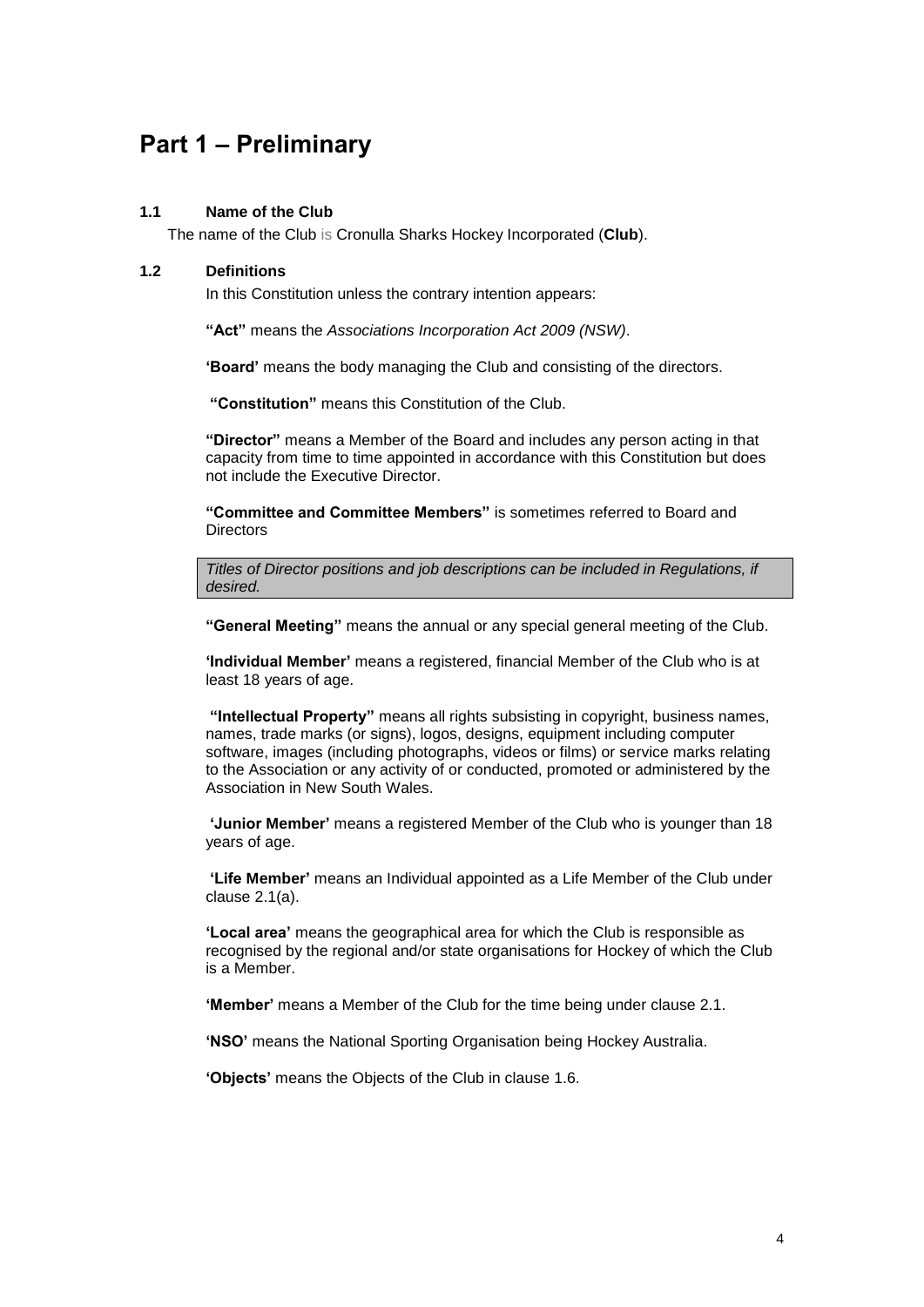**'Public Officer'** means the person appointed to be the public officer of the Association in accordance with the Act.

*A Director of the Association should perform the role of Public Officer. The Public Officer is the conduit for information flow between the Association and the regulator, therefore it is important that the Public Officer is a Director and informed about the Association's activities. Further, as the Public Officer has numerous responsibilities, it is important that they are a Director and therefore owe a duty to act in the best interests of the Association.*

**'Register'** means a register of Members kept and maintained in accordance with clause [2.8](#page-8-4)

**'RSO'** means the Regional Sporting Organisation being Sydney South Hockey Association.

**'Seal'** means the common Seal of Cronulla Sharks Hockey Club (if any).

**'Special Resolution'** means a Special Resolution defined in the Act.

**'SSO'** means the State Sport Organisation being Hockey New South Wales

**"ordinary committee member"** means a member of the committee who is not an office-bearer of the association.

**"Secretary"** means:

- (a) the person holding office under this constitution as secretary of the association, or
- (b) if no such person holds that office the public officer of the association.

"**Committee Meeting"** means regular meetings held during the year excludes AGM and Special meetings

#### <span id="page-4-0"></span>**1.3 Interpretation**

In this Constitution:

- (a) a reference to a function includes a reference to a power, authority and duty;
- (b) a reference to the exercise of a function includes, where the function is a power, authority or duty, a reference to the exercise of the power or authority of the performance of the duty;
- (c) words importing the singular include the plural and vice versa;
- (d) words importing any gender include the other genders;
- (e) references to persons include corporations and bodies politic;
- (f) references to a person include the legal personal representatives, successors and permitted assigns of that person:
- (g) a reference to a statute, ordinance, code or other law includes Regulations and other statutory instruments under it and consolidations, amendments,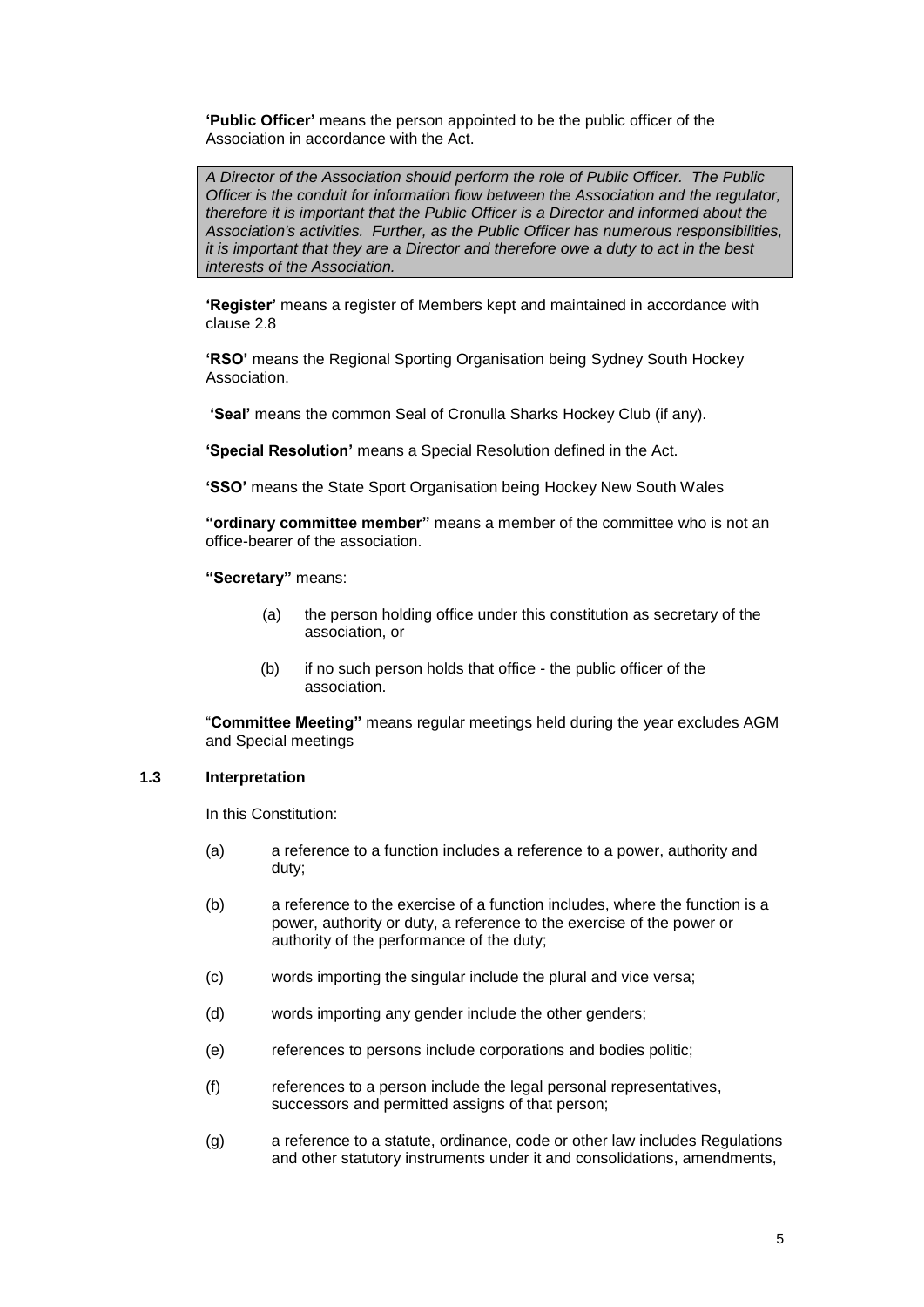re-enactments or replacements of any of them (whether of the same or any legislative authority having jurisdiction); and

(h) a reference to "writing" shall unless the contrary intention appears, be construed as including references to printing, lithography, photography and other modes of representing or reproducing words in a visible form, including messages sent by electronic mail.

#### <span id="page-5-0"></span>**1.4 Severance**

If any provision of this Constitution or any phrase contained in it is invalid or unenforceable, the phrase or provision is to be read down if possible, so as to be valid and enforceable, and otherwise shall be severed to the extent of the invalidity or unenforceability, without affecting the remaining provisions of this Constitution.

#### <span id="page-5-1"></span>**1.5 The Act**

Except where the contrary intention appears, in this Constitution, an expression that deals with a matter under the Act has the same meaning as that provision of the Act. Model rules under the Act are expressly displaced by this Constitution.

#### <span id="page-5-2"></span>**1.6 Objects of the Club**

*The Objects of the Club are important and must be carefully considered. They are its reasons for existence and although this can be simply stated as 'promotion and encouragement of the Sport" the changes in regulatory and commercial as well as sporting landscapes require a 21st century sporting body to have broad Objects.*

*The Objects are expressed to apply to a club level organisation.*

The Objects of the Club are established to:

- (a) conduct, encourage, promote, advance and administer the sport of hockey throughout the local area;
- (b) act, at all times, on behalf of and in the interest of the Members and Hockey in the local area
- (c) affiliate and otherwise liaise with the RSO, SSO and/or NSO of which the Club is a Member and adopt their rule and policy frameworks to further these Objects
- (d) abide by, promulgate, enforce and secure uniformity in the application of the rules of Hockey as may be determined from time to time by NSO or IF and as may be necessary for the management and control of Hockey and related activities in New South Wales;
- (e) advance the operations and activities of the Club throughout the local area;
- (f) have regard to the public interest in its operations; and
- (g) Generally, rules made in the 'public interest' are less susceptible to challenge; therefore, this object reminds Club Members of the moral obligation to be mindful of the community when operating the Club.
- (h) undertake and or do all such things or activities which are necessary, incidental or conducive to the advancement of these Objects.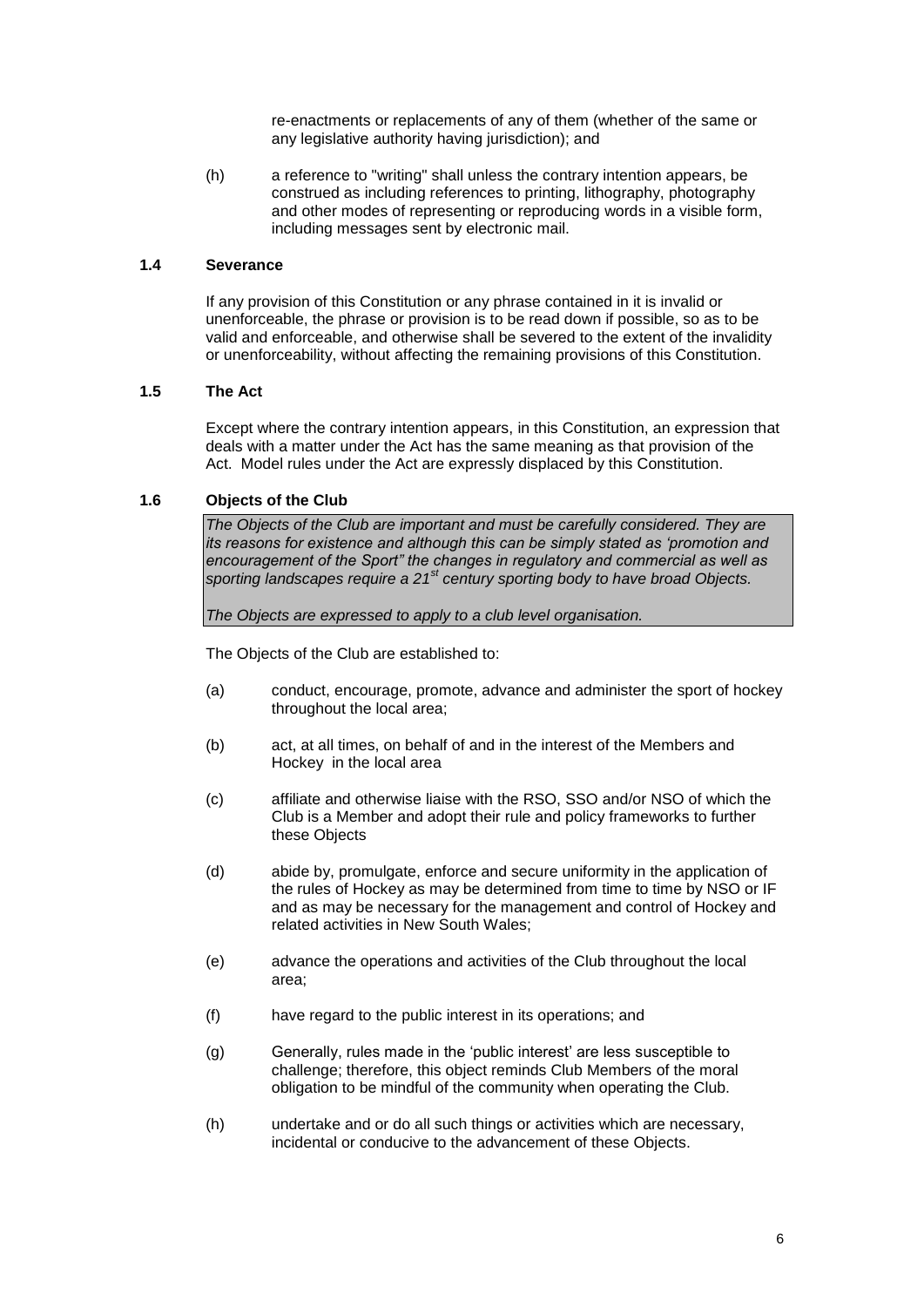### <span id="page-6-0"></span>**1.7 Powers of the Club**

Solely for furthering the Objects, the Club has, in addition to the rights, powers and privileges conferred on it under section 25 of the Act, the legal capacity and powers of a company as set out under section 124 of the *Corporations Act 2001 (Cth)*.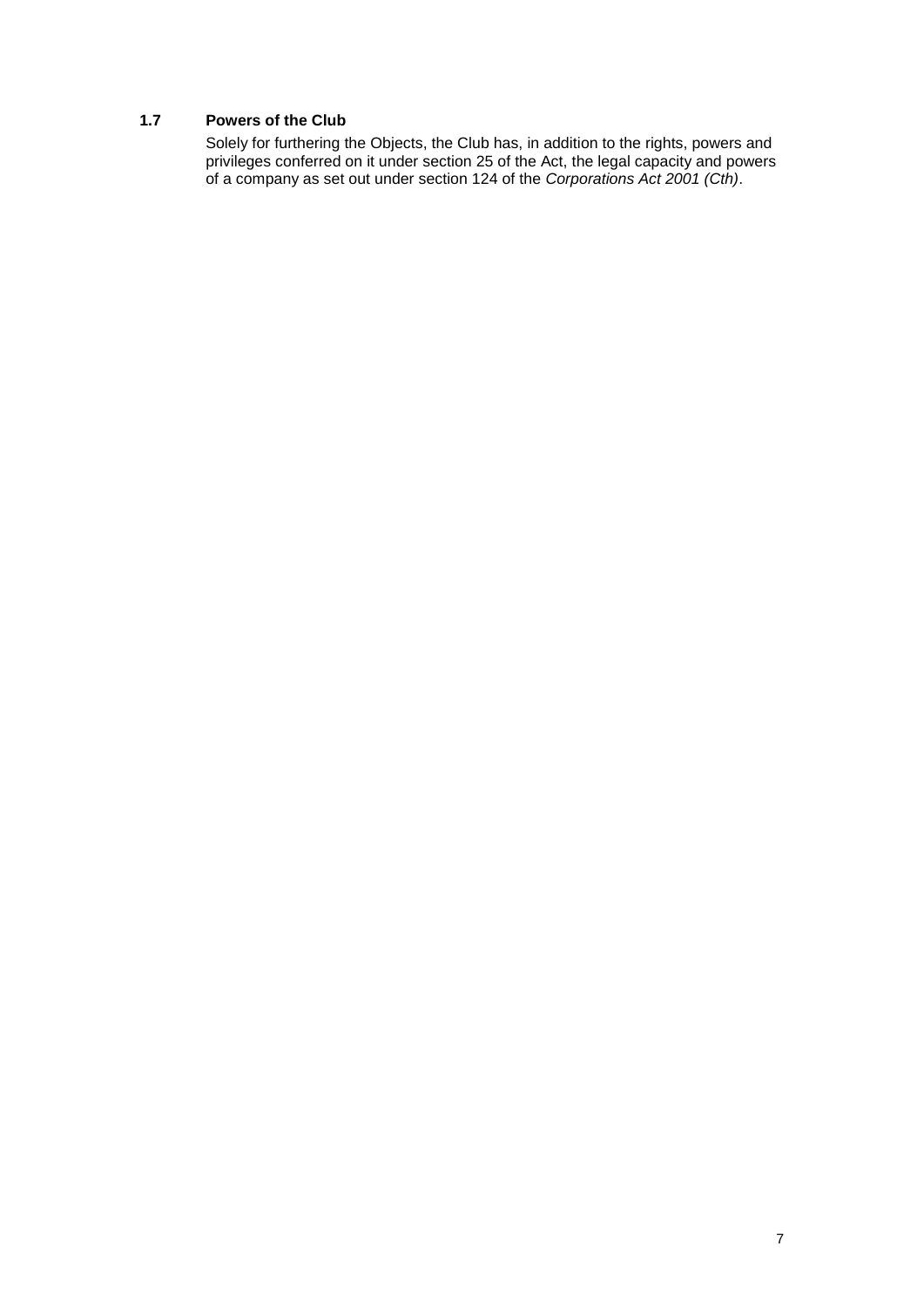# <span id="page-7-0"></span>**2. Part 2 - Membership**

# <span id="page-7-1"></span>**2.1 Members**

<span id="page-7-4"></span>The Members of the Club shall consist of:

- (a) Life Members, who subject to this Constitution, shall have the right to receive notice of General Meetings and to be present, to debate at General Meetings, but shall have no right to vote:
- (b) Individual Members, who subject to this Constitution, shall have the right to receive notice of General Meetings and to be present, to debate and to vote at General Meetings; shall be
	- (i) Playing Members, 18 Years or over on 1 January of the relevant year and Financial;
	- (ii) Non-Playing Members, who are 18 years or over on 1 January of the relevant year and Financial, but not currently playing
- (c) Junior Members, who subject to this Constitution, shall have no right to receive notice of General Meetings and no right to be present or debate or vote at General Meetings.

## <span id="page-7-2"></span>**2.2 Application for Membership**

An application for membership must be:

- (a) in writing or electronically on the form prescribed from time to time by the Board (if any), from the applicant or its nominated representative and lodged with the Club; and
- (b) accompanied by the appropriate fee (if any).

#### <span id="page-7-3"></span>**2.3 Discretion to Accept or Reject Application**

- (a) The Club may accept or reject an application whether the applicant has complied with the requirements in **clause [2.2](#page-7-2)** or not. The Club shall not be required or compelled to provide any reason for such acceptance or rejection.
- (b) Where the Club accepts an application, the applicant shall become a Member. Membership shall be deemed to commence upon acceptance of the application by the Club. The Register shall be amended accordingly as soon as practicable.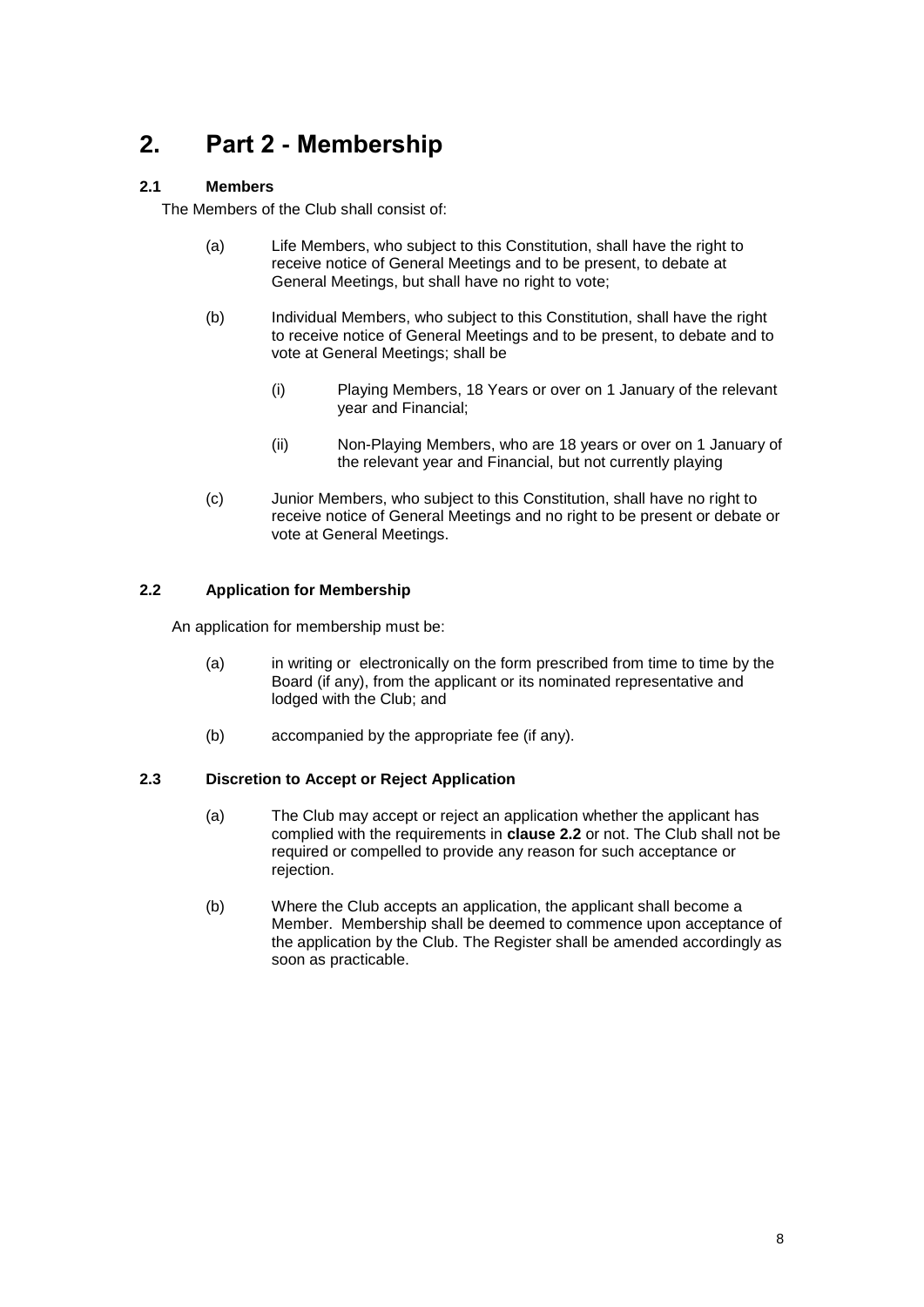(c) Where the Club rejects an application, it shall refund any fees forwarded with the application and the application shall be deemed rejected by the Club.

#### <span id="page-8-0"></span>**2.4 Renewal**

Members (other than Life Members) must renew their membership annually in accordance with the procedures set down by the Club in Regulations from time to time.

### <span id="page-8-1"></span>**2.5 Cessation of membership**

- (a) A person ceases to be a member of the club if the person: dies, or
- (b) resigns membership, or
- (c) is expelled from the club, or
- (d) fails to pay the annual membership fee under **clause [2.9](#page-9-0)** (2) within 3 months after the fee is due.

#### <span id="page-8-2"></span>**2.6 Membership entitlements not transferable**

- (a) A right, privilege or obligation which a person has by reason of being a member of the club:
- (b) is not capable of being transferred or transmitted to another person, and
- (c) terminates on cessation of the person's membership.

## <span id="page-8-3"></span>**2.7 Resignation of membership**

- (a) A member of the club may resign from membership of the club by first giving to the secretary written notice of at least one month (or such other period as the committee may determine) of the member's intention to resign and, on the expiration of the period of notice, the member ceases to be a member.
- (b) If a member of the club ceases to be a member under **subclause (a**), and in every other case where a member ceases to hold membership, the secretary must make an appropriate entry in the register of members recording the date on which the member ceased to be a member.

#### <span id="page-8-4"></span>**2.8 Register of members**

- (a) The secretary of the club must establish and maintain a register of members of the club specifying the name and postal or residential address of each person who is a member of the cub together with the date on which the person became a member.
- (b) The register of members must be kept in New South Wales:
- (c) at the main premises of the club, or
- (d) if the club has no premises, at the clubs official address.
- (e) The register of members must be open for inspection, free of charge, by any member of the club at any reasonable hour.
- (f) A member of the club may obtain a copy of any part of the register on payment of a fee of not more than \$1 for each page copied.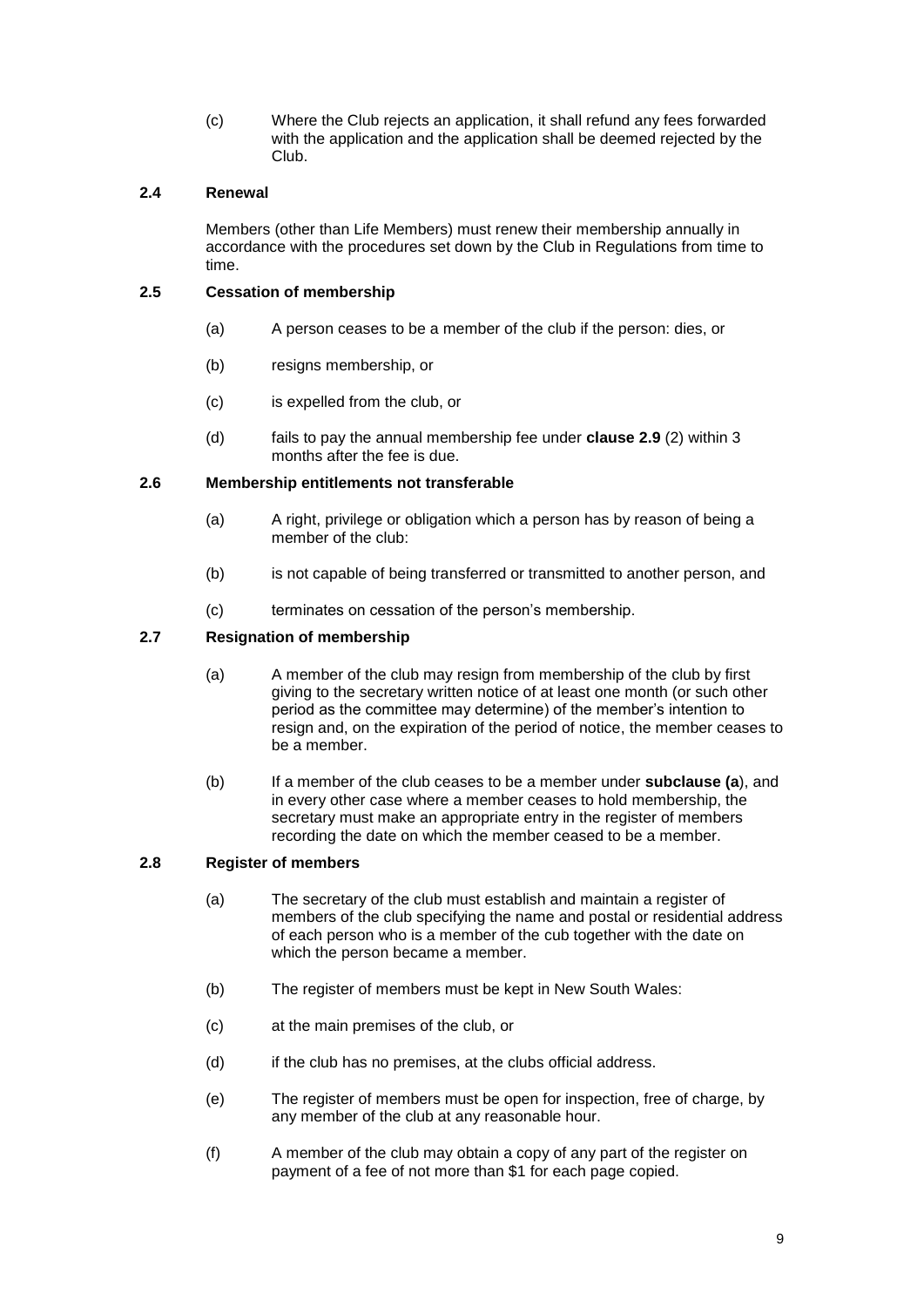- (g) If a member requests that any information contained on the register about the member (other than the member's name) not be available for inspection, that information must not be made available for inspection.
- (h) A member must not use information about a person obtained from the register to contact or send material to the person, other than for:
- (i) the purposes of sending the person a newsletter, a notice in respect of a meeting or other event relating to the association or other material relating to the association, or
- (j) any other purpose necessary to comply with a requirement of the Act or the Regulation.

#### <span id="page-9-0"></span>**2.9 Fees and subscriptions**

The annual membership subscription (if any) and any fees or other levies payable by Members to the Club and the time for and manner of payment shall be as determined by the Board.

#### <span id="page-9-1"></span>**2.10 Members' liabilities**

The liability of a member of the club to contribute towards the payment of the debts and liabilities of the club or the costs, charges and expenses of the winding up of the club is limited to the amount, if any, unpaid by the member in respect of membership of the club as required by **clause [2.9](#page-9-0)**.

#### <span id="page-9-2"></span>**2.11 Resolution of disputes**

- (a) A dispute between a member and another member (in their capacity as members) of the club, or a dispute between a member or members and the club, are to be referred to a community justice centre for mediation under the *[Community Justice Centres Act 1983](http://www.legislation.nsw.gov.au/xref/inforce/?xref=Type%3Dact%20AND%20Year%3D1983%20AND%20no%3D127&nohits=y)*.
- (b) If a dispute is not resolved by mediation within 3 months of the referral to a community justice centre, the dispute is to be referred to arbitration.
- (c) The *[Commercial Arbitration Act 1984](http://www.legislation.nsw.gov.au/xref/inforce/?xref=Type%3Dact%20AND%20Year%3D1984%20AND%20no%3D160&nohits=y)* applies to any such dispute referred to arbitration.

#### <span id="page-9-3"></span>**2.12 Disciplining of members**

- (a) The Board may commence or cause to be commenced disciplinary proceedings against a Member who has allegedly:
	- (i) breached, failed, refused or neglected to comply with a provision of this Constitution, the Regulations or any resolution or determination of the Board or any duly authorised committee
	- (ii) acted in a manner unbecoming of a Member, or prejudicial to the purposes and interests of the Club and/or Hockey; or
	- (iii) brought the Club, any other Member or Hockey into disrepute.

That Member will be subject to and will submit unreservedly to the jurisdiction, procedures, penalties and the appeal mechanisms of the Club set out in the Regulations.

(b) The Board may appoint a Judiciary Committee to deal with any disciplinary matter referred to it. Such a Judiciary Committee shall operate in accordance with the procedures expressed in the Regulations but is subject always to the Act.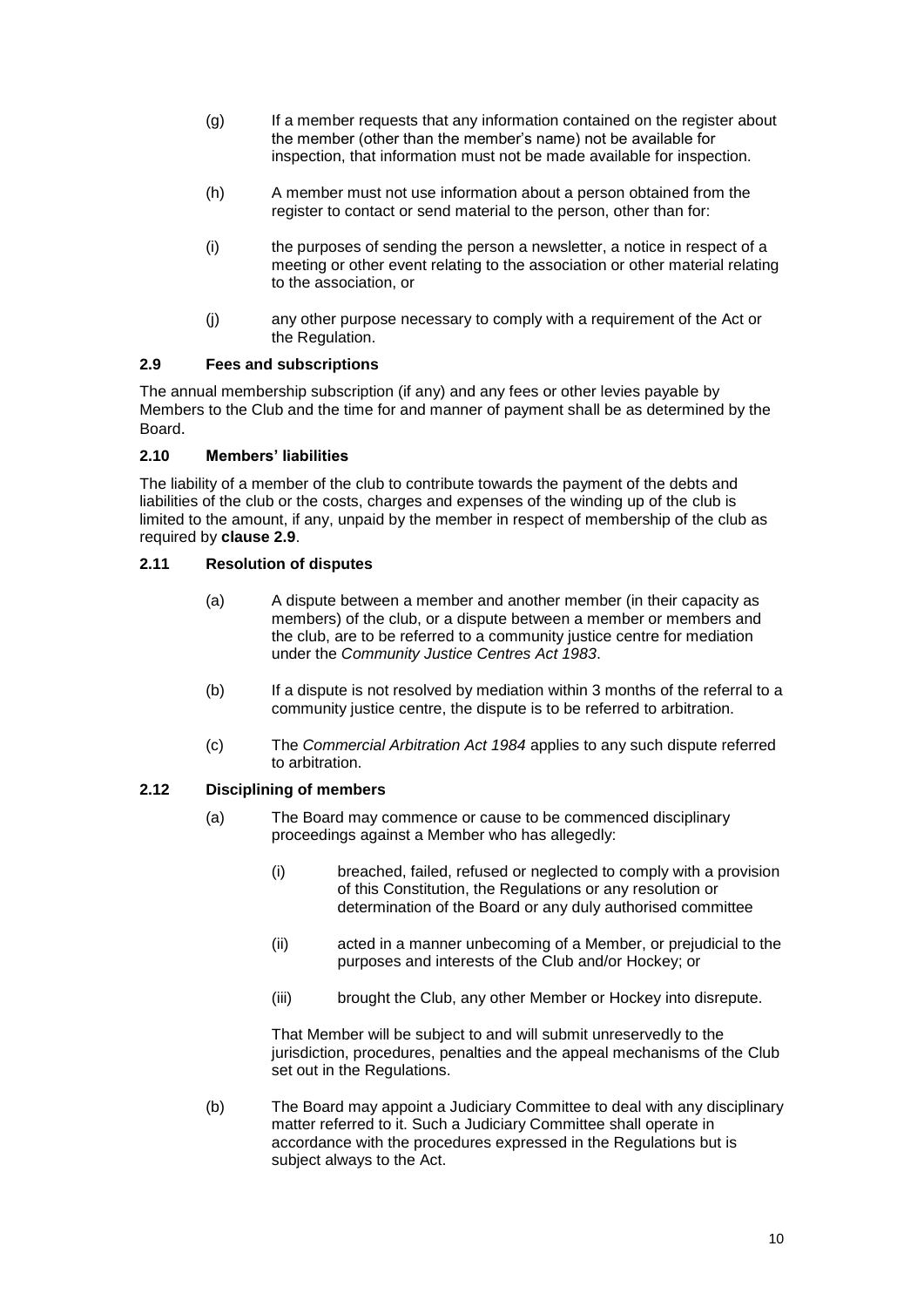#### <span id="page-10-1"></span><span id="page-10-0"></span>**2.13 Right of appeal of disciplined member**

- (a) A member may appeal to the club in general meeting against a resolution of the committee under **clause [2.12](#page-9-3)**, within 7 days after notice of the resolution is served on the member, by lodging with the secretary a notice to that effect.
- (b) The notice may, but need not, be accompanied by a statement of the grounds on which the member intends to rely for the purposes of the appeal.
- <span id="page-10-2"></span>(c) On receipt of a notice from a member under **subclause [\(a\)](#page-10-1)**, the secretary must notify the committee which is to convene a general meeting of the club to be held within 28 days after the date on which the secretary received the notice.
- (d) At a general meeting of the club convened under **subclause [\(c\)](#page-10-2)**:
- (e) no business other than the question of the appeal is to be transacted, and
- (f) the committee and the member must be given the opportunity to state their respective cases orally or in writing, or both, and
- (g) the members present are to vote by secret ballot on the question of whether the resolution should be confirmed or revoked.
- (h) The appeal is to be determined by a simple majority of votes cast by members of the club.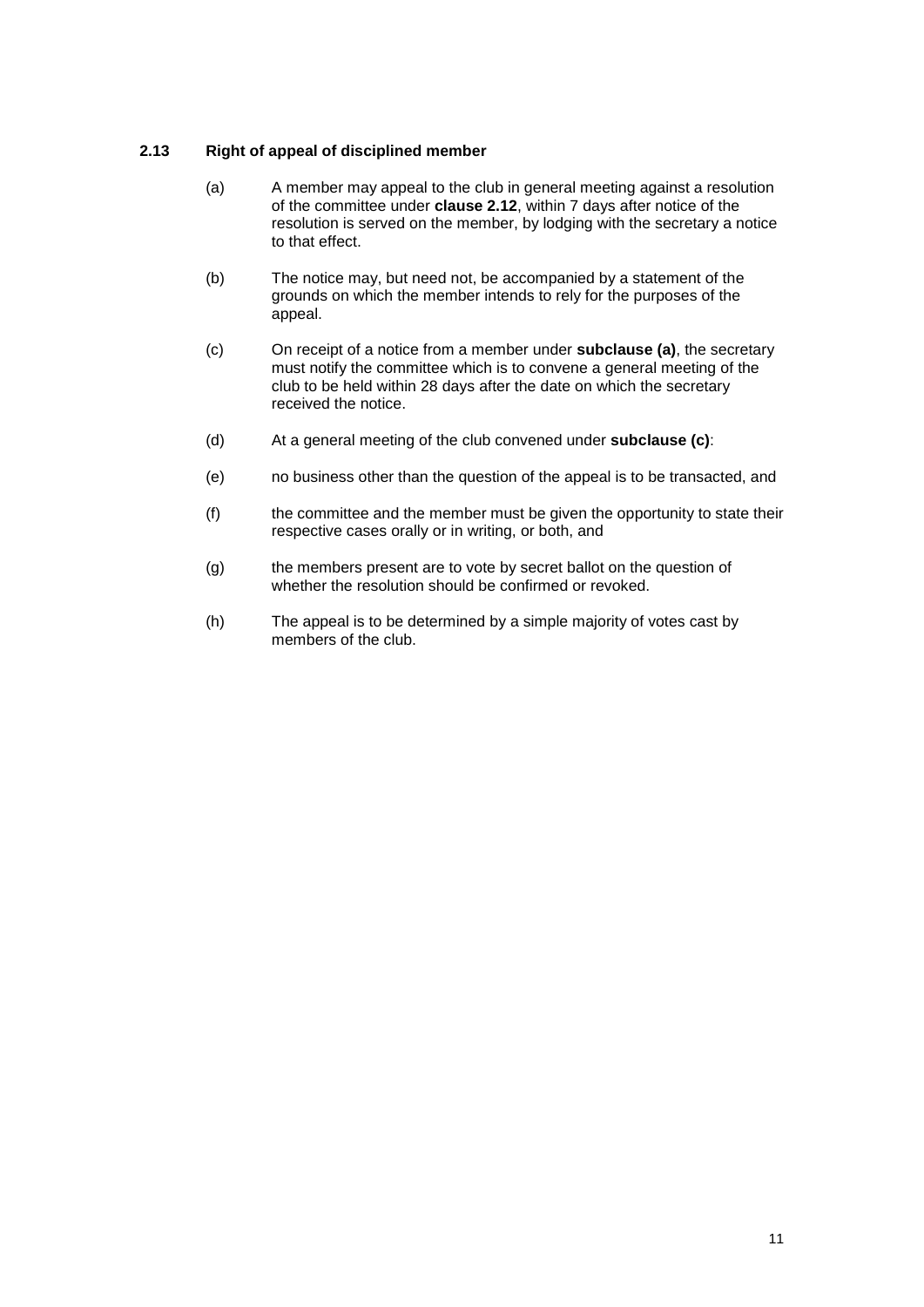# <span id="page-11-0"></span>**3. The committee**

#### <span id="page-11-1"></span>**3.1 Powers of the committee**

Subject to the Act, the Regulation and this constitution and to any resolution passed by the club in general meeting, the committee:

- (a) is to control and manage the affairs of the club, and
- (b) may exercise all such functions as may be exercised by the club, other than those functions that are required by this constitution to be exercised by a general meeting of members of the club, and
- (c) has power to perform all such acts and do all such things as appear to the committee to be necessary or desirable for the proper management of the affairs of the club.

#### <span id="page-11-2"></span>**3.2 Composition and membership of committee**

- (a) The committee is to consist of:
	- (i) the office-bearers of the club, and
	- (ii) at least 3 ordinary committee members, each of whom is to be elected at the annual general meeting of the club under clause [3.3.](#page-11-3)

**Note.** Section 28 of the Act contains further requirements concerning eligibility for membership and composition of the committee

- (b) The total number of committee members is to be not less than five (5).
- (c) The office-bearers of the club are as follows:
	- (i) President
	- (ii) Vice-President
	- (iii) Treasurer
	- (iv) Secretary.
- (d) A committee member may hold up to 2 offices (other than both the president and vice-president offices).
- (e) There is no maximum number of consecutive terms for which a committee member may hold office.
- (f) Each member of the committee is, subject to this constitution, to hold office until the conclusion of the annual general meeting following the date of the member's election, but is eligible for re-election.

#### <span id="page-11-3"></span>**3.3 Election of committee members**

- (a) Nominations of candidates for election as office-bearers of the club or as ordinary committee members:
	- (i) must be made in writing, signed by 2 members of the club and accompanied by the written consent of the candidate (which may be endorsed on the form of the nomination), and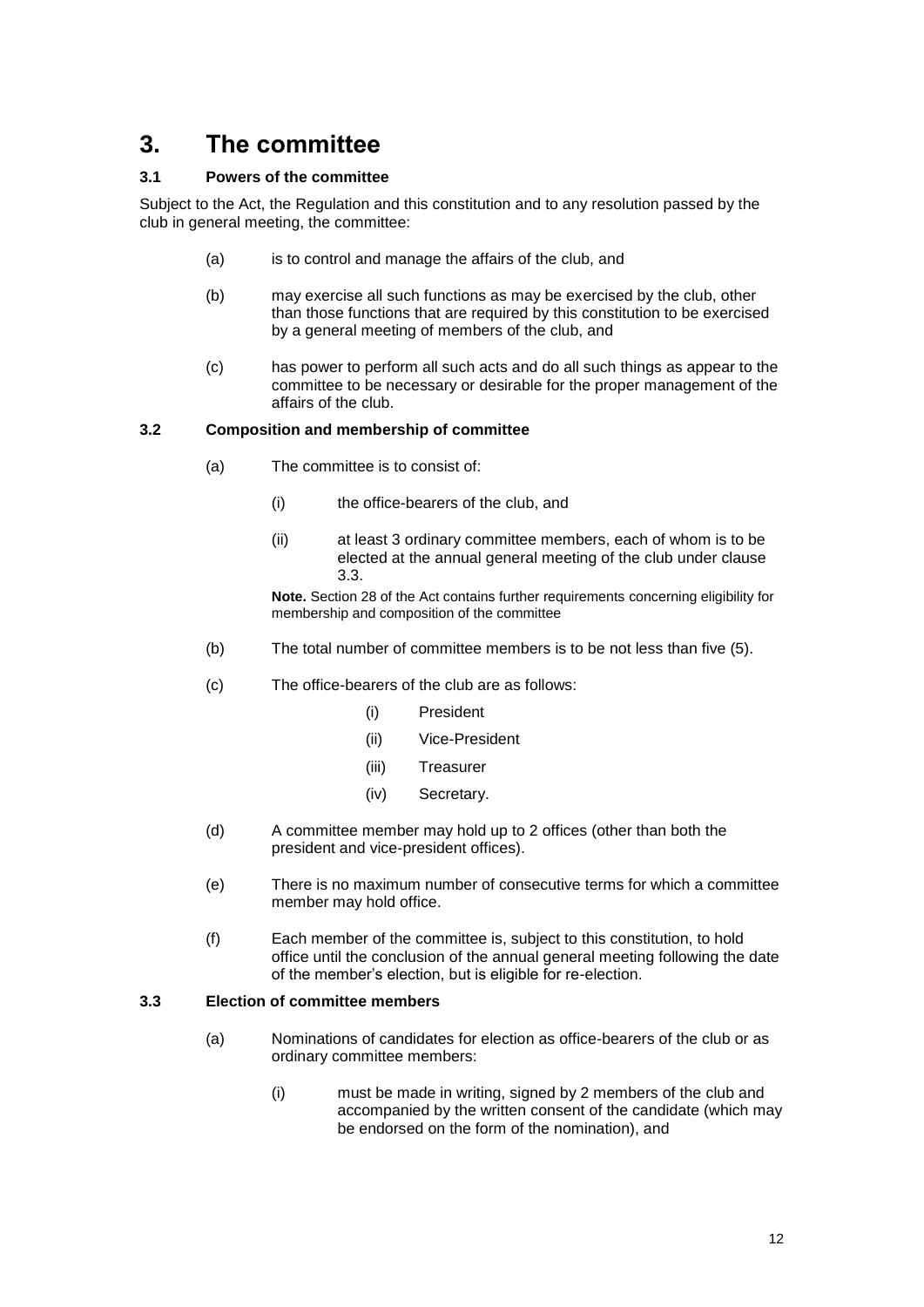- (ii) must be delivered to the secretary of the club at least 7 days before the date fixed for the holding of the annual general meeting at which the election is to take place.
- (b) If insufficient nominations are received to fill all vacancies on the committee, the candidates nominated are taken to be elected and further nominations are to be received at the annual general meeting.
- (c) If insufficient further nominations are received, any vacant positions remaining on the committee are taken to be casual vacancies.
- (d) If the number of nominations received is equal to the number of vacancies to be filled, the persons nominated are taken to be elected.
- (e) If the number of nominations received exceeds the number of vacancies to be filled, a ballot is to be held.
- (f) The ballot for the election of office-bearers and ordinary committee members of the committee is to be conducted at the annual general meeting in such usual and proper manner as the committee may direct.
- (g) A person nominated as a candidate for election as an office-bearer or as an ordinary committee member of the club must be a member of the club.

#### <span id="page-12-0"></span>**3.4 President**

- (c) The President shall be responsible for the management and overall running of the Club, including its financial well-being. One of the Presidents' most important roles is 'behind the scenes' organisation and co-ordination.
- (d) The President shall:
	- (i) have the right to preside at all meetings of the Members of the Club and at all meetings of the Executive and Committee,
	- (ii) have a deliberate as well as a casting vote in meetings
	- (iii) oversee and co-ordinate the activities and administration of the Club, and
	- (i) acquaint each member of the Committee with his or her function, responsibility, relationship and duties
- (e) The Vice President shall assume the duties of the President in the absence of the President.
- (f) In the absence of specific Hockey Club delegates, the President and Vice President are responsible for attending the Hockey Association meetings.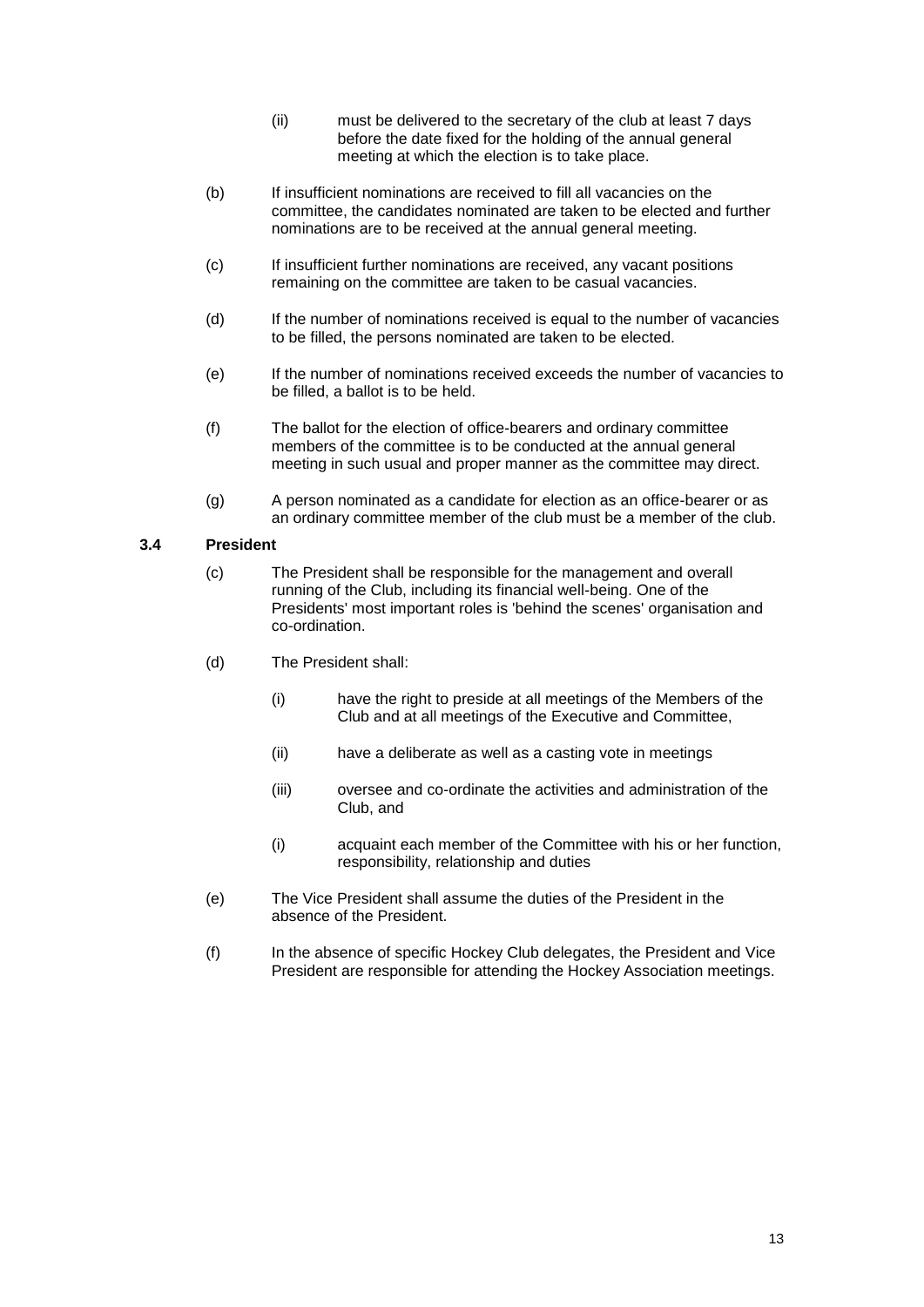#### <span id="page-13-0"></span>**3.5 Vice President**

- (a) Shall attend all meetings of the Club and of the Committee.
- (b) Shall assist the President wherever possible in the smooth running of the day-to-day affairs and business of the Club.
- (c) Shall act as the President in all capacities, in the absence of the President.
- (d) Shall perform such duties as directed on behalf of the Club.

#### <span id="page-13-1"></span>**3.6 Secretary**

- (a) The secretary of the club must, as soon as practicable after being appointed as secretary, lodge notice with the club of his or her address.
- (b) It is the duty of the secretary to keep minutes of:
	- (i) all appointments of office-bearers and members of the committee, and
	- (ii) the names of members of the committee present at a committee meeting or a general meeting, and
	- (iii) all proceedings at committee meetings and general meetings.
- (c) Minutes of proceedings at a meeting must be kept in written or electronic form and that the chairperson can sign the minutes of meeting proceedings electronically.

#### <span id="page-13-2"></span>**3.7 Treasurer**

It is the duty of the treasurer of the club to ensure:

- (a) that all money due to the club is collected and received and that all payments authorised by the club are made, and
- (b) that correct books and accounts are kept showing the financial affairs of the club, including full details of all receipts and expenditure connected with the activities of the club.

#### <span id="page-13-3"></span>**3.8 Casual vacancies**

- (a) In the event of a casual vacancy occurring in the membership of the committee, the committee may appoint a member of the club to fill the vacancy and the member so appointed is to hold office, subject to this constitution, until the conclusion of the annual general meeting next following the date of the appointment.
- (b) A casual vacancy in the office of a member of the committee occurs if the member:
	- (i) dies, or
	- (ii) ceases to be a member of the club, or
	- (iii) becomes an insolvent under administration within the meaning of the *[Corporations Act 2001](http://www.comlaw.gov.au/)* of the Commonwealth, or
	- (iv) resigns office by notice in writing given to the secretary, or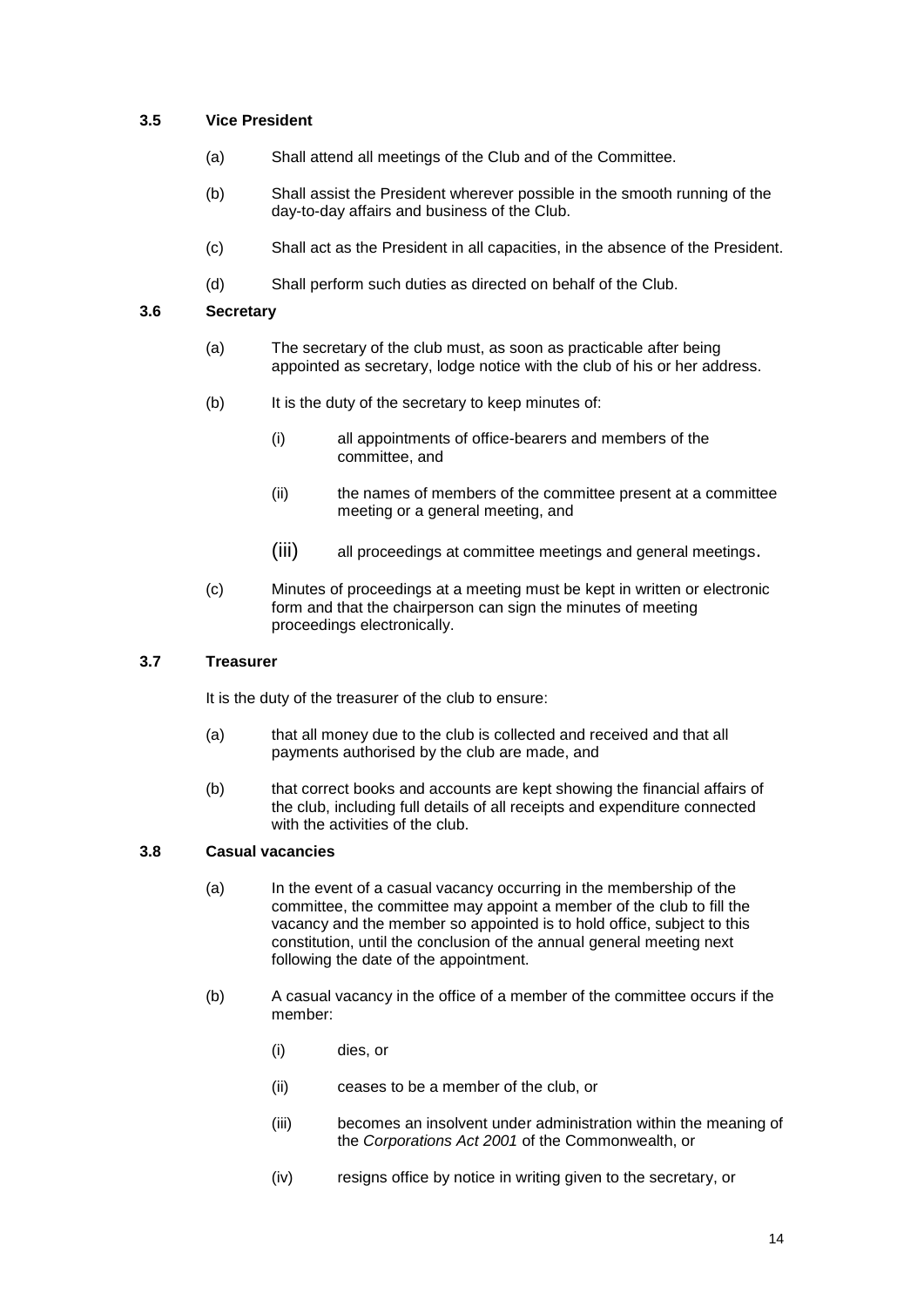- (v) is removed from office under **clause [3.9](#page-14-0)**, or
- (vi) becomes a mentally incapacitated person, or
- (vii) is absent without the consent of the committee from 3 consecutive meetings of the committee, or
- (viii) is convicted of an offence involving fraud or dishonesty for which the maximum penalty on conviction is imprisonment for not less than 3 months, or
- (ix) is prohibited from being a director of a company under Part 2D.6 (Disqualification from managing corporations) of the *[Corporations Act 2001](http://www.comlaw.gov.au/)* of the Commonwealth.

#### <span id="page-14-2"></span><span id="page-14-0"></span>**3.9 Removal of committee members**

- (a) The club in general meeting may by resolution remove any member of the committee from the office of member before the expiration of the member's term of office and may by resolution appoint another person to hold office until the expiration of the term of office of the member so removed.
- (b) If a member of the committee to whom a proposed resolution referred to in subclause [\(a\)](#page-14-2) relates makes representations in writing to the secretary or president (not exceeding a reasonable length) and requests that the representations be notified to the members of the club, the secretary or the president may send a copy of the representations to each member of the club or, if the representations are not so sent, the member is entitled to require that the representations be read out at the meeting at which the resolution is considered.

#### <span id="page-14-1"></span>**3.10 Committee meetings and quorum**

- (a) The committee must meet at least 3 times in each period of 12 months at such place and time as the committee may determine.
- (b) Additional meetings of the committee may be convened by the president or by any member of the committee.
- <span id="page-14-3"></span>(c) Oral or written notice of a meeting of the committee must be given by the secretary to each member of the committee at least 48 hours (or such other period as may be unanimously agreed on by the members of the committee) before the time appointed for the holding of the meeting.
- (d) Notice of a meeting given under **subclause [\(c\)](#page-14-3)** must specify the general nature of the business to be transacted at the meeting and no business other than that business is to be transacted at the meeting, except business which the committee members present at the meeting unanimously agree to treat as urgent business.
- <span id="page-14-4"></span>(e) Any 3 members of the committee constitute a quorum for the transaction of the business of a meeting of the committee.
- (f) No business is to be transacted by the committee unless a quorum is present and if, within half an hour of the time appointed for the meeting, a quorum is not present, the meeting is to stand adjourned to the same place and at the same hour of the same day in the following week.
- (g) If at the adjourned meeting a quorum is not present within half an hour of the time appointed for the meeting, the meeting is to be dissolved.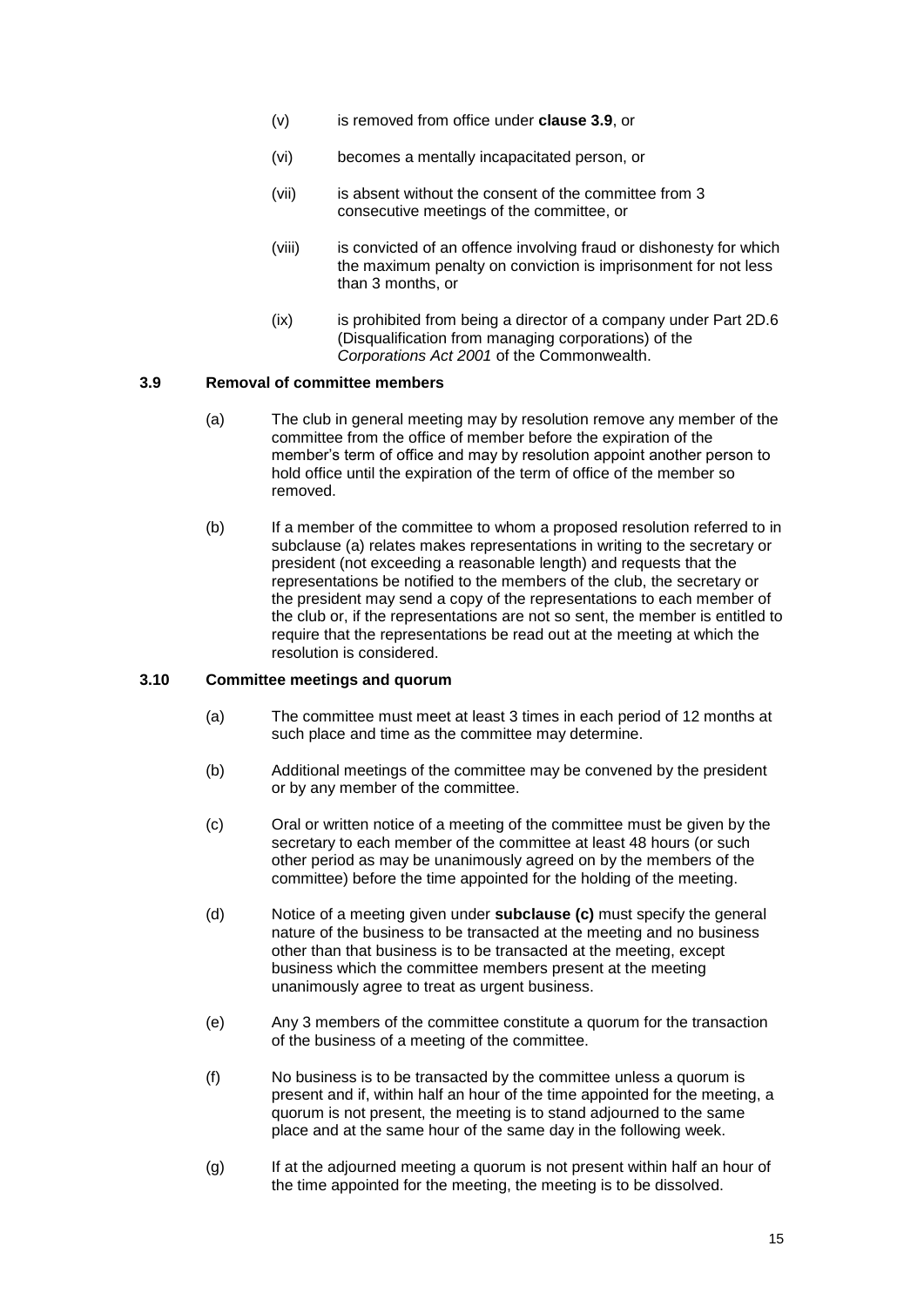- (h) At a meeting of the committee:
	- (i) the president or, in the president's absence, the vice-president is to preside, or
	- (ii) if the president and the vice-president are absent or unwilling to act, such one of the remaining members of the committee as may be chosen by the members present at the meeting is to preside.

#### <span id="page-15-0"></span>**3.11 Delegation by committee to sub-committee**

- (a) The committee may, by instrument in writing, delegate to one or more subcommittees (consisting of such member or members of the club as the committee thinks fit) the exercise of such of the functions of the committee as are specified in the instrument, other than:
	- (i) this power of delegation, and
	- (ii) a function which is a duty imposed on the committee by the Act or by any other law.
- (b) A function the exercise of which has been delegated to a sub-committee under this clause may, while the delegation remains unrevoked, be exercised from time to time by the sub-committee in accordance with the terms of the delegation.
- (c) A delegation under this clause may be made subject to such conditions or limitations as to the exercise of any function, or as to time or circumstances, as may be specified in the instrument of delegation.
- (d) Despite any delegation under this clause, the committee may continue to exercise any function delegated.
- (e) Any act or thing done or suffered by a sub-committee acting in the exercise of a delegation under this clause has the same force and effect as it would have if it had been done or suffered by the committee.
- (f) The committee may, by instrument in writing, revoke wholly or in part any delegation under this clause.
- (g) A sub-committee may meet and adjourn as it thinks proper.

#### <span id="page-15-1"></span>**3.12 Voting and decisions**

- (a) Questions arising at a meeting of the committee or of any sub-committee appointed by the committee are to be determined by a majority of the votes of members of the committee or sub-committee present at the meeting.
- (b) Each member present at a meeting of the committee or of any subcommittee appointed by the committee (including the person presiding at the meeting) is entitled to one vote but, in the event of an equality of votes on any question, the person presiding may exercise a second or casting vote.
- (c) Subject to **clause [3.10\(e\)](#page-14-4)**, the committee may act despite any vacancy on the committee.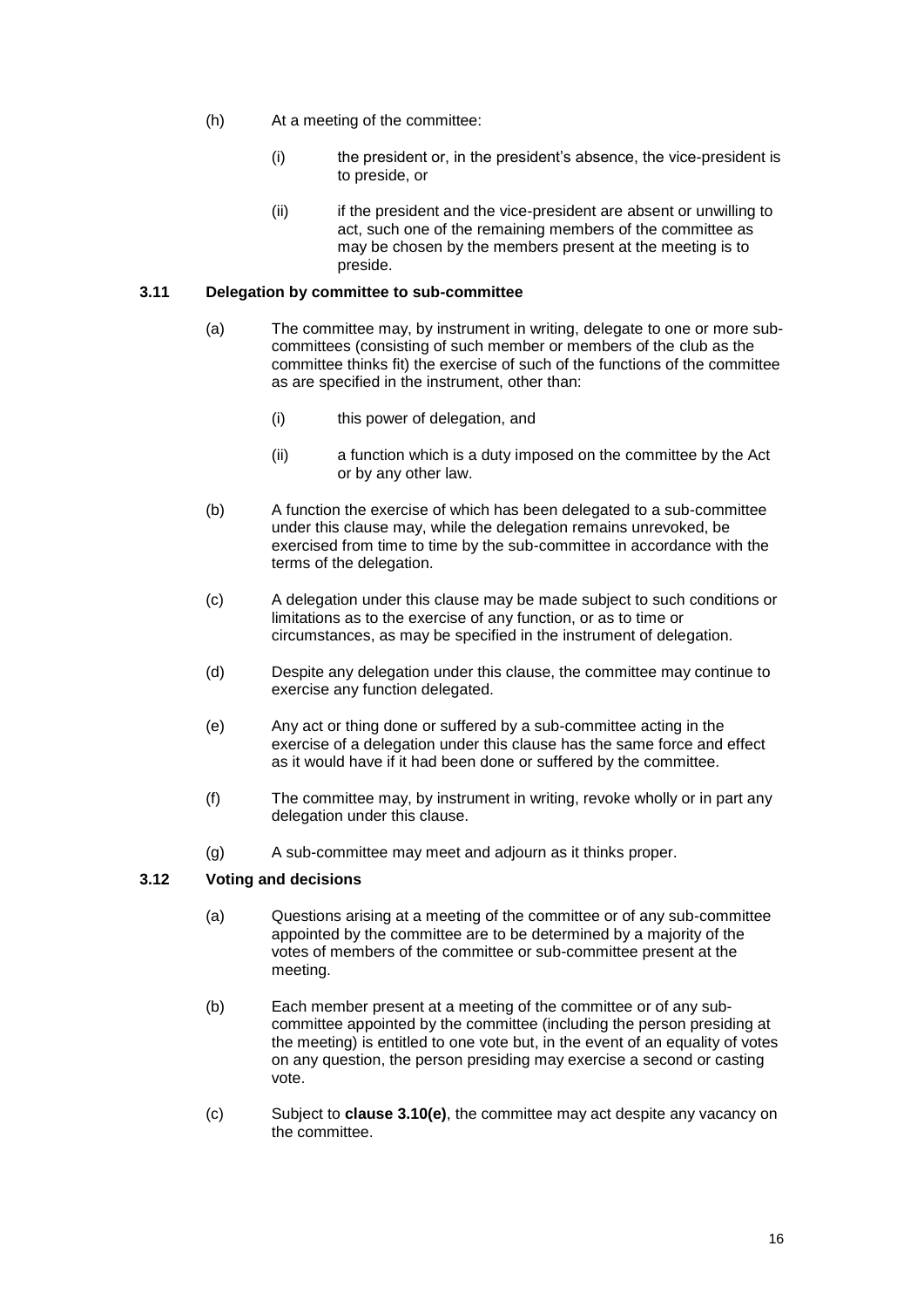(d) Any act or thing done or suffered, or purporting to have been done or suffered, by the committee or by a sub-committee appointed by the committee, is valid and effectual despite any defect that may afterwards be discovered in the appointment or qualification of any member of the committee or sub-committee.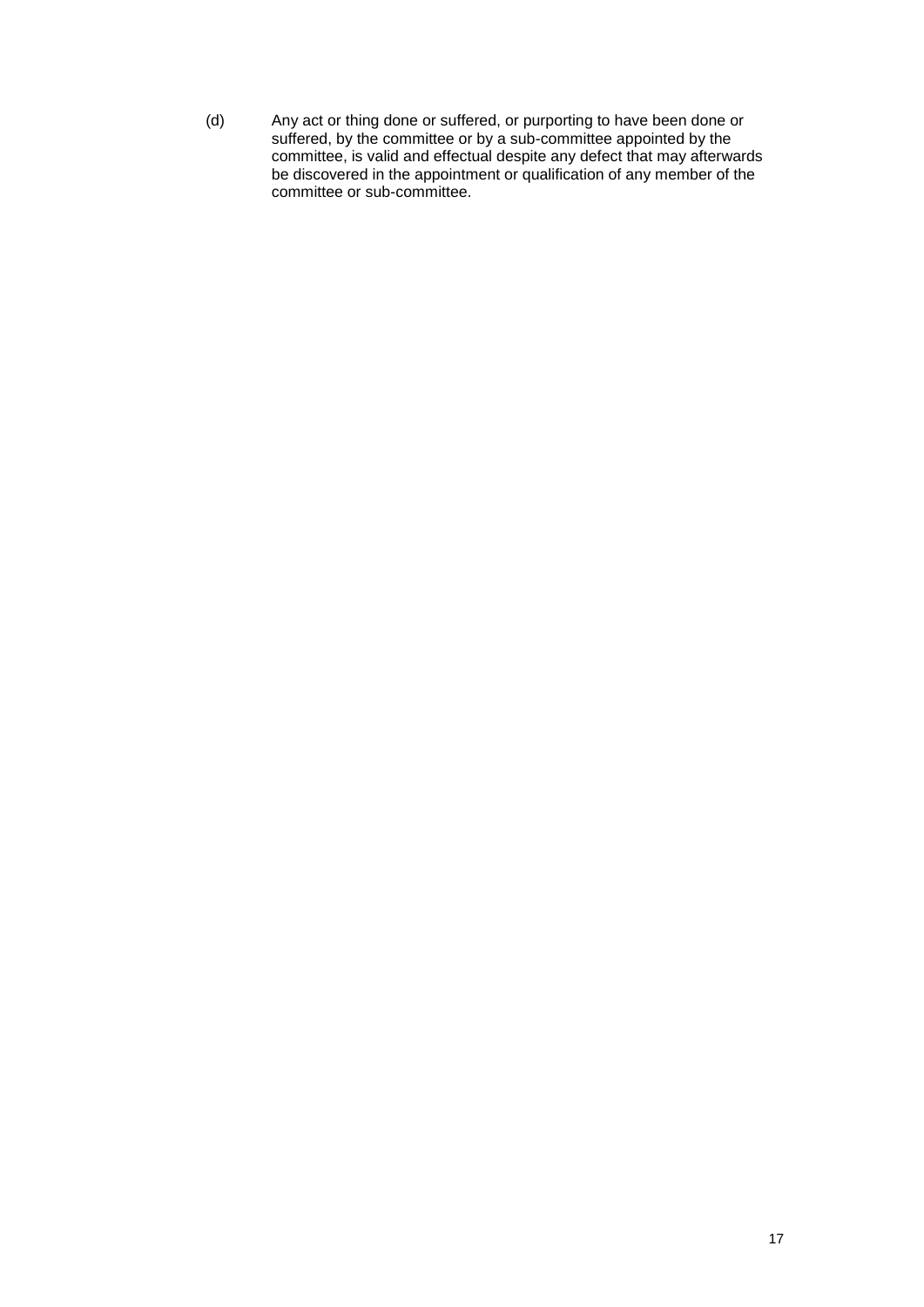# <span id="page-17-0"></span>**4. General meetings**

#### <span id="page-17-1"></span>**4.1 Annual general meetings - holding of**

- (a) The club must hold its first annual general meeting within 18 months after its registration under the Act.
- (b) The club must hold its annual general meetings:
	- (i) within 6 months after the close of the club's financial year, or
	- (ii) within such later time as may be allowed by the Director-General or prescribed by the Regulation.

#### <span id="page-17-2"></span>**4.2 Annual general meetings - calling of and business at**

- (a) The annual general meeting of the club is, subject to the Act and to **clause [4.1](#page-17-1)**, to be convened on such date and at such place and time as the committee thinks fit.
- <span id="page-17-4"></span>(b) In addition to any other business which may be transacted at an annual general meeting, the business of an annual general meeting is to include the following:
	- (i) to confirm the minutes of the last preceding annual general meeting and of any special general meeting held since that meeting,
	- (ii) to receive from the committee reports on the activities of the club during the last preceding financial year,
	- (iii) to elect office-bearers of the club and ordinary committee members,
	- (iv) to receive and consider any financial statement or report required to be submitted to members under the Act.
- (c) An annual general meeting must be specified as such in the notice convening it.

#### <span id="page-17-3"></span>**4.3 Special general meetings - calling of**

- (a) The committee may, whenever it thinks fit, convene a special general meeting of the club.
- (b) The committee must, on the requisition in writing of at least 5 per cent of the total number of members, convene a special general meeting of the club.
- (c) A requisition of members for a special general meeting:
	- (i) Must be in writing
	- (ii) must state the purpose or purposes of the meeting, and
	- (iii) must be signed by the members making the requisition, and
	- (iv) must be lodged with the secretary, and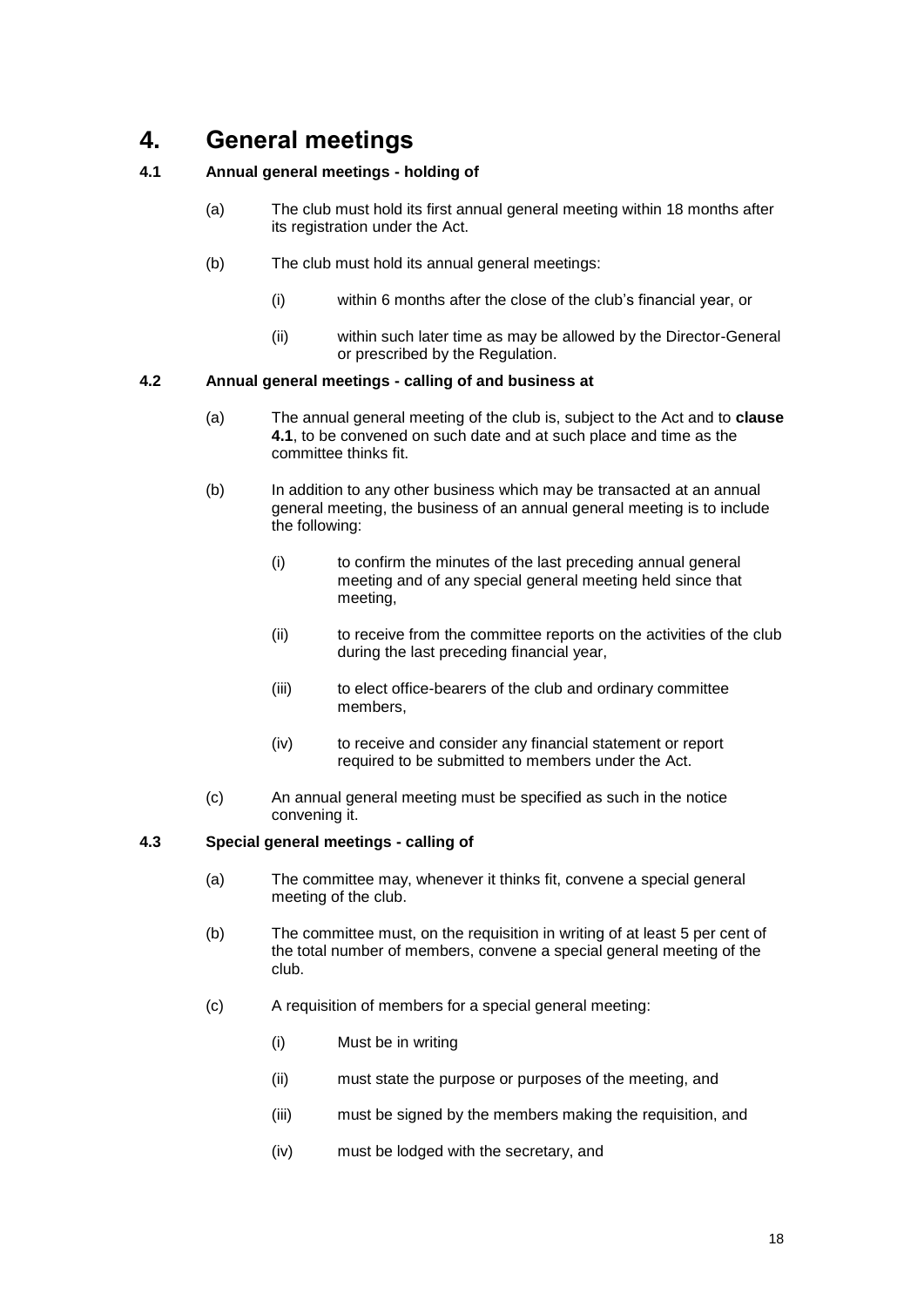- (v) may consist of several documents in a similar form, each signed by one or more of the members making the requisition.
- <span id="page-18-2"></span>(d) If the committee fails to convene a special general meeting to be held within 1 month after that date on which a requisition of members for the meeting is lodged with the secretary, any one or more of the members who made the requisition may convene a special general meeting to be held not later than 3 months after that date.
- (e) A special general meeting convened by a member or members as referred to in **subclause [\(d\)](#page-18-2)** must be convened as nearly as is practicable in the same manner as general meetings are convened by the committee.
- (f) For the purposes of subclause (c):
	- (i) a requisition may be in electronic form, and
	- (ii) a signature may be transmitted, and a requisition may be lodged, by electronic means.

#### <span id="page-18-3"></span><span id="page-18-0"></span>**4.4 Notice**

- (a) Except if the nature of the business proposed to be dealt with at a general meeting requires a special resolution of the club, the secretary must, at least 14 days before the date fixed for the holding of the general meeting, give a notice to each member specifying the place, date and time of the meeting and the nature of the business proposed to be transacted at the meeting.
- (b) If the nature of the business proposed to be dealt with at a general meeting requires a special resolution of the club, the secretary must, at least 21 days before the date fixed for the holding of the general meeting, cause notice to be given to each member specifying, in addition to the matter required under **subclause [\(a\)](#page-18-3)** the intention to propose the resolution as a special resolution.
- (c) No business other than that specified in the notice convening a general meeting is to be transacted at the meeting except, in the case of an annual general meeting, business which may be transacted under **clause [4.2\(b\).](#page-17-4)**
- (d) A member desiring to bring any business before a general meeting may give notice in writing of that business to the secretary who must include that business in the next notice calling a general meeting given after receipt of the notice from the member.

#### <span id="page-18-1"></span>**4.5 Quorum for general meetings**

- (a) No item of business is to be transacted at a general meeting unless a quorum of members entitled under this constitution to vote is present during the time the meeting is considering that item.
- (b) Five members present (being members entitled under this constitution to vote at a general meeting) constitute a quorum for the transaction of the business of a general meeting.
- (c) If within half an hour after the appointed time for the commencement of a general meeting a quorum is not present, the meeting:
	- (i) if convened on the requisition of members, is to be dissolved, and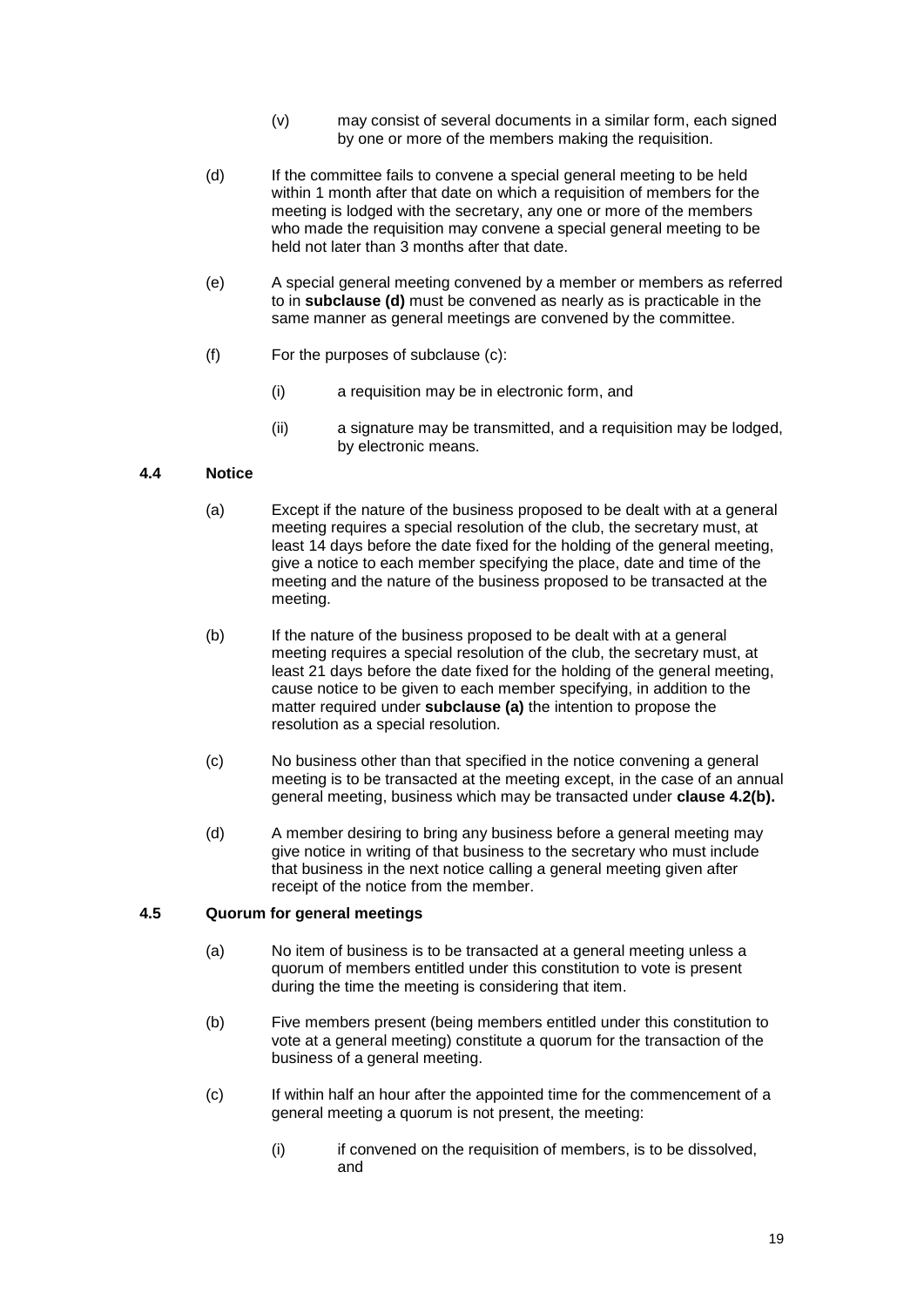- (ii) in any other case, is to stand adjourned to the same day in the following week at the same time and (unless another place is specified at the time of the adjournment by the person presiding at the meeting or communicated by written notice to members given before the day to which the meeting is adjourned) at the same place.
- (d) If at the adjourned meeting a quorum is not present within half an hour after the time appointed for the commencement of the meeting, the members present (being at least 3) are to constitute a quorum.

#### <span id="page-19-0"></span>**4.6 Presiding member**

- (a) The president or, in the president's absence, the vice-president, is to preside as chairperson at each general meeting of the club.
- (b) If the president and the vice-president are absent or unwilling to act, the members present must elect one of their number to preside as chairperson at the meeting.

# <span id="page-19-3"></span><span id="page-19-1"></span>**4.7 Adjournment**

- (a) The chairperson of a general meeting at which a quorum is present may, with the consent of the majority of members present at the meeting, adjourn the meeting from time to time and place to place, but no business is to be transacted at an adjourned meeting other than the business left unfinished at the meeting at which the adjournment took place.
- <span id="page-19-4"></span>(b) If a general meeting is adjourned for 14 days or more, the secretary must give written or oral notice of the adjourned meeting to each member of the club stating the place, date and time of the meeting and the nature of the business to be transacted at the meeting.
- (c) Except as provided in **subclauses [\(a\)](#page-19-3) and [\(b\),](#page-19-4)** notice of an adjournment of a general meeting or of the business to be transacted at an adjourned meeting is not required to be given.

#### <span id="page-19-6"></span><span id="page-19-2"></span>**4.8 Making of decisions**

- (a) A question arising at a general meeting of the club is to be determined by either:
	- (i) a show of hands, or if the meeting is one to which clause [4.13](#page-20-4) applies, any appropriate corresponding method that the committee may determine
	- (ii) if on the motion of the chairperson or if 5 or more members present at the meeting decide that the question should be determined by a written ballot—a written ballot.
- <span id="page-19-5"></span>(b) If the question is to be determined by a show of hands, a declaration by the chairperson that a resolution has, on a show of hands, been carried or carried unanimously or carried by a particular majority or lost, or an entry to that effect in the minute book of the club, is evidence of the fact without proof of the number or proportion of the votes recorded in favour of or against that resolution.
- (c) Subclause [\(b\)](#page-19-5) applies to a method determined by the committee under subclause  $(a)(i)$  in the same way as it applies to a show of hands.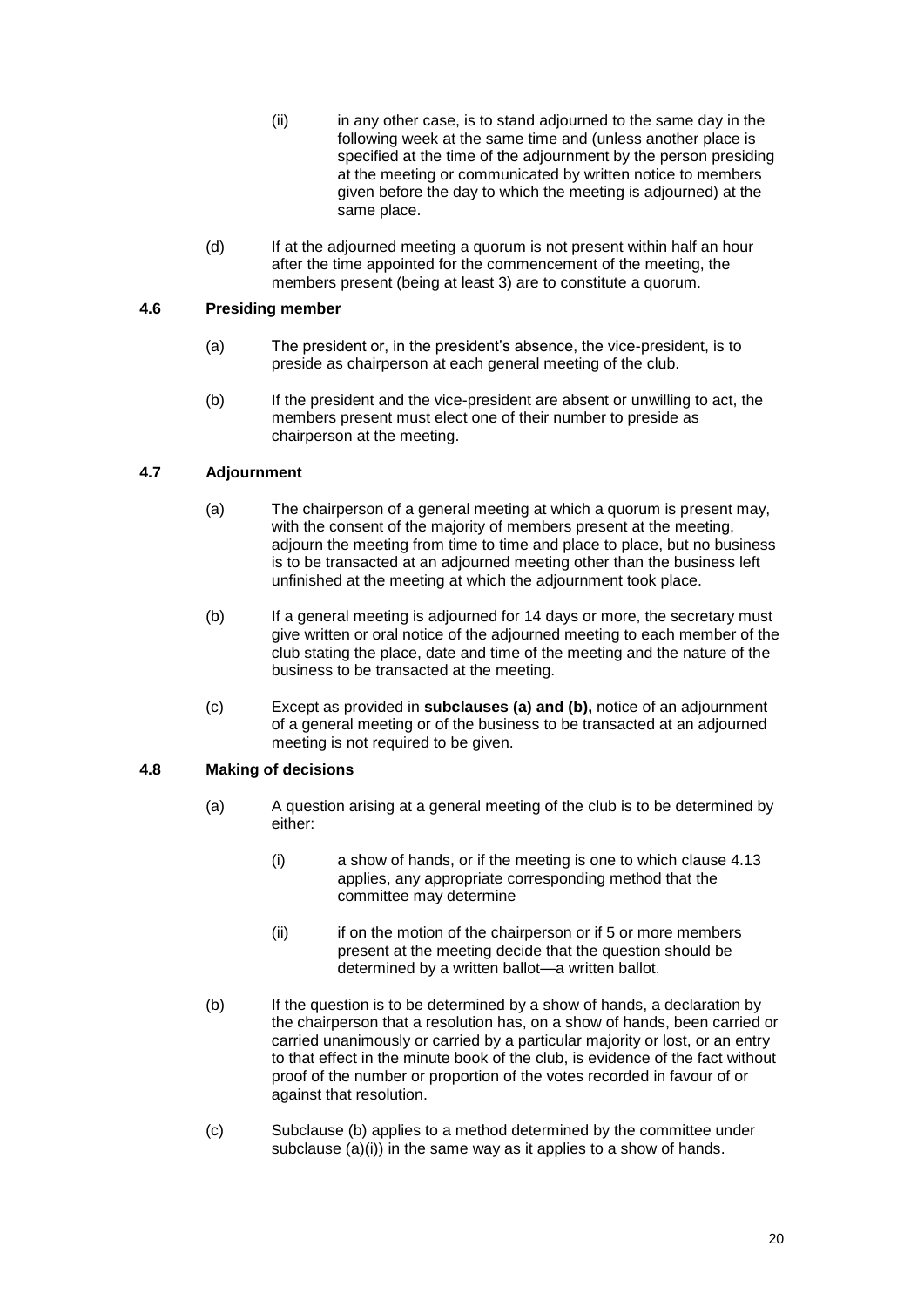<span id="page-20-0"></span>(d) A resolution put to a vote at a general meeting being held using technology (as per clause [4.13](#page-20-4) ) can be decided using a suitable method that the committee determines.

#### **4.9 Special resolutions**

A special resolution may only be passed by the club in accordance with section 39 of the Act.

#### <span id="page-20-1"></span>**4.10 Voting at General Meetings**

- (a) On any question arising at a general meeting of the club a member has one vote only.
- (b) In the case of an equality of votes on a question at a general meeting, the chairperson of the meeting is entitled to exercise a second or casting vote.
- (c) A member is not entitled to vote at any general meeting of the club unless all money due and payable by the member to the club has been paid.
- (d) A member is not entitled to vote at any general meeting of the club if the member is under 18 years of age.

#### <span id="page-20-2"></span>**4.11 Proxy votes not permitted**

Proxy voting must not be undertaken at or in respect of a general meeting.

**Note.** Schedule 1 to the Act provides that an association's constitution is to address whether members of the association are entitled to vote by proxy at general meetings.

#### <span id="page-20-3"></span>**4.12 Postal or electronic ballots**

- (a) The club may hold a postal or electronic ballot to determine any issue or proposal (other than an appeal under clause [2.13\)](#page-10-0).
- (b) A postal or electronic ballot is to be conducted in accordance with Schedule 3 to the Regulation.

#### <span id="page-20-4"></span>**4.13 Use of technology at general meetings**

- (a) A general meeting may be held at 2 or more venues using any technology approved by the committee that gives each of the association's members a reasonable opportunity to participate.
- (b) A member of an association who participates in a general meeting using that technology is taken to be present at the meeting and, if the member votes at the meeting, is taken to have voted in person.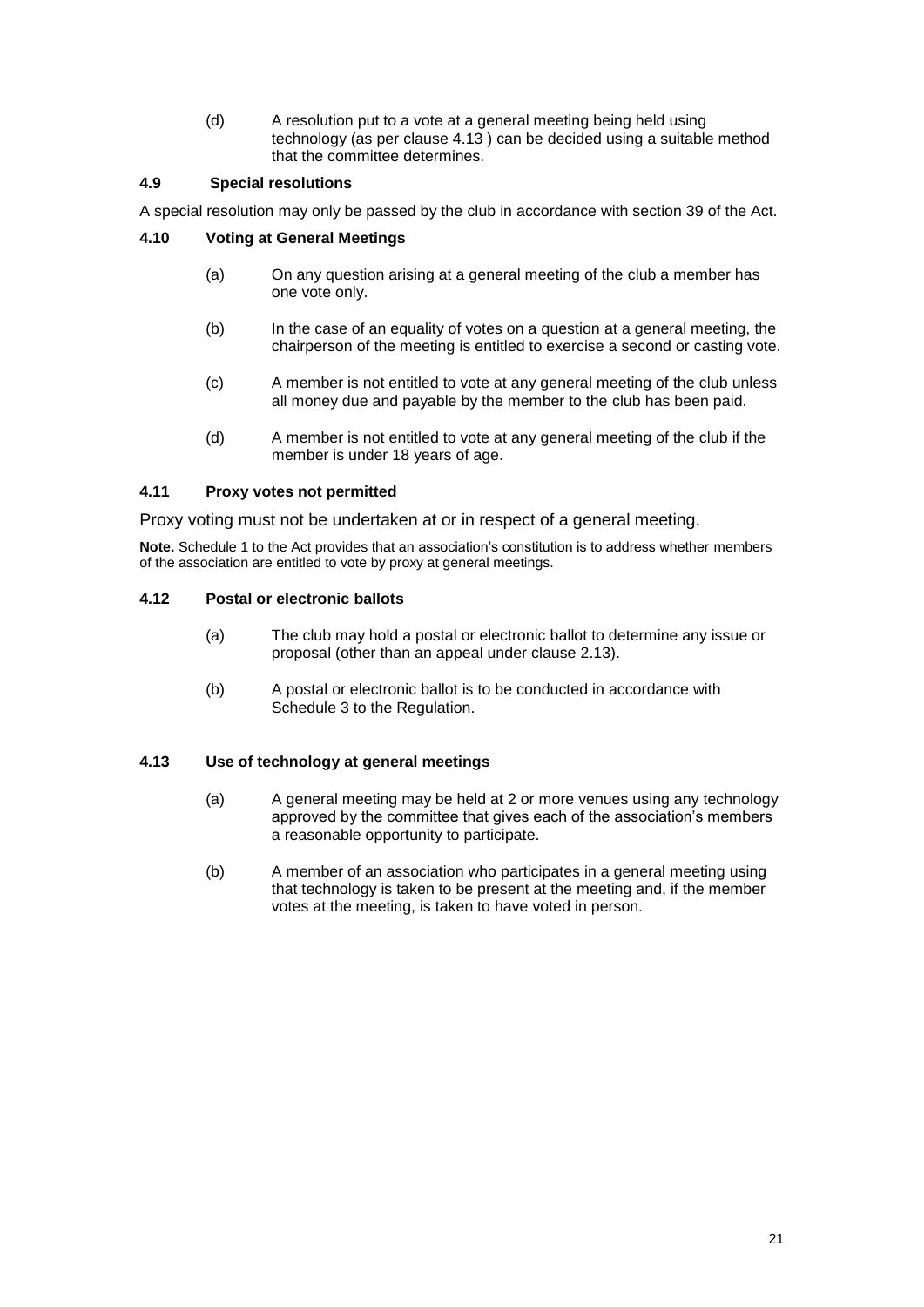# <span id="page-21-0"></span>**5. Part 5 – Miscellaneous**

## <span id="page-21-1"></span>**5.1 Insurance**

The association may effect and maintain insurance

#### <span id="page-21-2"></span>**5.2 Funds - source**

- (a) The funds of the association are to be derived from entrance fees and annual subscriptions of members, donations and, subject to any resolution passed by the association in general meeting, any other sources that the committee determines.
- (b) All money received by the association must be deposited as soon as practicable and without deduction to the credit of the association's bank or other authorised deposit-taking institution account.
- **(c)** The association must, as soon as practicable after receiving any money, issue an appropriate receipt**.**

#### <span id="page-21-3"></span>**5.3 Funds - management**

- (a) Subject to any resolution passed by the association in general meeting, the funds of the association are to be used solely in pursuance of the objects of the association in the manner that the committee determines.
- (b) All cheques, drafts, bills of exchange, promissory notes and other negotiable instruments must be signed by 2 authorised signatories.

#### <span id="page-21-4"></span>**5.4 Association is non-profit**

Subject to the Act and the Regulation, the association must apply its funds and assets solely in pursuance of the objects of the association and must not conduct its affairs so as to provide a pecuniary gain for any of its members.

<span id="page-21-5"></span>**Note.** Section 5 of the Act defines **pecuniary gain** for the purpose of this clause.

#### **5.5 Auditor**

*Under the Act, certain incorporated associations are required to undertake an audit. The Act divides large ("Tier 1") and small ("Tier 2") associations and requires Tier 1 organisations to conduct an audit.*

*The threshold of gross annual receipts for an association to qualify as a Tier 1 association is still to be confirmed. It is anticipated that it will be \$200,000 however associations will need to confirm this when the regulations are released later in 2009.*

*Whilst there is no obligation for Tier 2 associations to undertake an audit, it is good corporate governance and sound risk and financial management and thus it has been included in this template.*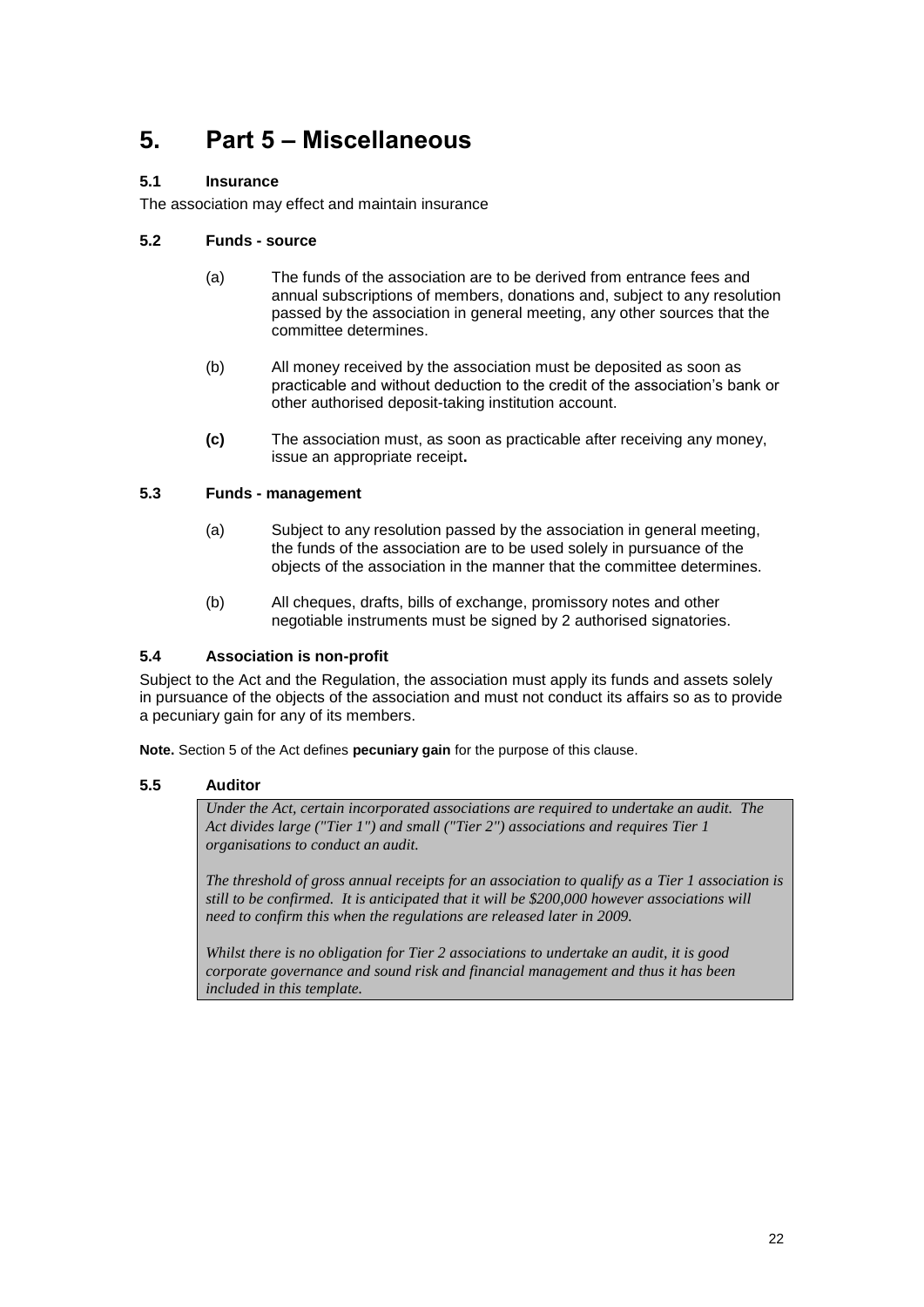- (a) A properly qualified auditor or auditors shall be appointed by the Club in a general meeting. The auditor's duties shall be regulated in accordance with the Act. If no relevant provisions exist under the Act the duties shall be regulated in accordance with the *Corporations Act 2001 (Cth.)* and generally accepted principles and/or any applicable code of conduct. The auditor may be removed by the Club in a general meeting.
- (b) The accounts of the Club shall be examined and the correctness of the profit and loss accounts and balance sheets ascertained by an auditor or auditors at the conclusion of each financial year.

#### <span id="page-22-0"></span>**5.6 Distribution of Property on Winding Up**

- (a) Subject to the Act and the Regulations, in a winding up of the association, any surplus property of the association is to be transferred to another organisation with similar objects and which is not carried on for the profit or gain of its individual members.
- *(b)* In this clause, a reference to the surplus property of an association is a reference to that property of the association remaining after satisfaction of the debts and liabilities of the association and the costs, charges and expenses of the winding up of the association.

**Note.** Section 65 of the Act provides for distribution of surplus property on the winding up of an association.

#### <span id="page-22-1"></span>**5.7 BY- Laws**

The board may from time to time make and adopt by-laws in pursuant of the day-today running of the clubs business.

A by-law shall only be supplement to this constitution and no way shall a By-Law contradict any rule contained in the constitution.

By-laws so adopted by the board, provided that such By-Laws are only instituted and notified to each Board Member at least twenty one (21) days prior to the relevant meeting of its adoption.

An addition to, amendment to, rescission of any By-Law may be made by a simple majority vote at Board meeting provided fourteen (14) days written notice is given

#### <span id="page-22-2"></span>**5.8 Alteration of Constitution**

An addition to, amendment to, or rescission of wholly or in part, of the aims, objectives and this Constitution may only be made at an Annual General Meeting of the Club.

Notice of any addition, amendment or rescission shall be given in writing to the Secretary at least twenty-eight (28) days prior to the relevant Annual General Meeting, this duly endorsed by at **least ten (10) members** or the Committee requesting the alteration.

#### <span id="page-22-3"></span>**5.9 Status and Compliance of the Club**

*This section entrenches and strengthens the relationship between the Club and the RSO/SSO/NSO.* 

- (a) Recognition of Club
- (b) The Club is a Member of the regional and/or state bodies for Hockey and is recognised by those bodies as the entity responsible for the delivery of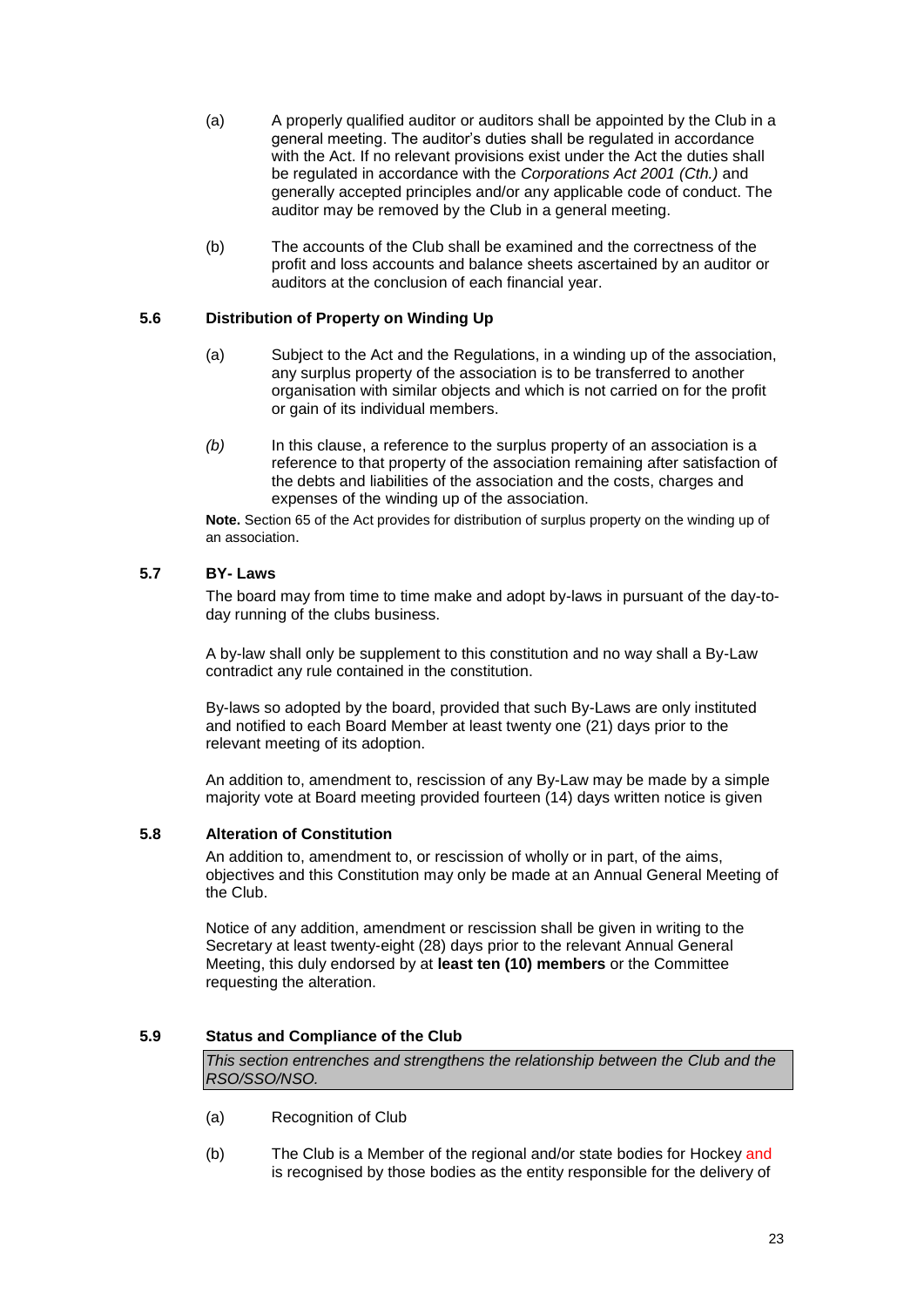Hockey in the local area and is subject to compliance with this Constitution. The regional and/or state bodies' Constitutions shall continue to be so recognised and shall administer Hockey in the local area in accordance with the Objects.

- (c) Constitution of the Club
- (d) This Constitution will clearly reflect the Objects of the region and state bodies for Hockey and will conform to the Constitutions of those bodies, subject always to the Act.
- (e) Region and SSO
- (f) The Club may not resign, disaffiliate or otherwise seek to withdraw from its regional and/or state body without approval by Special Resolution.

#### <span id="page-23-0"></span>**5.10 Notice**

- (a) For the purpose of this constitution, a notice may be served on or given to a person.
	- (i) by delivering it to the person personally, or.
	- (ii) by sending it by pre-paid post to the address of the person, or
	- (iii) by sending it by facsimile transmission or some other form of electronic transmission to an address specified by the person for giving or serving the notice.
- (b) For the purpose of this constitution, a notice is taken, unless the contrary is proved, to have been given or served:
	- (i) in the case of a notice given or served personally, on the date on which it is received by the addressee, and.
	- (ii) in the case of a notice sent by pre-paid post, on the date when it would have been delivered in the ordinary course of post, and.
	- (iii) in the case of a notice sent by facsimile transmission or some other form of electronic transmission, on the date it was sent or, if the machine from which the transmission was sent produces a report indicating that the notice was sent on a later date, on that date

#### <span id="page-23-1"></span>**5.11 Indemnity**

- (a) Every director and employee of the Club will be indemnified out of the property and assets of the Club against any liability incurred by them in their capacity as director or employee in defending any proceedings, civil or criminal, in which judgement is given in their favour or in which they are acquitted or connected with any application in relation to any such proceedings in which relief is granted by the Court.
- (b) The Club shall indemnify its directors and employees against all damages and losses (including legal costs) for which any such director or employee may be or become liable to any third party in consequence of any act or omission, except wilful misconduct: